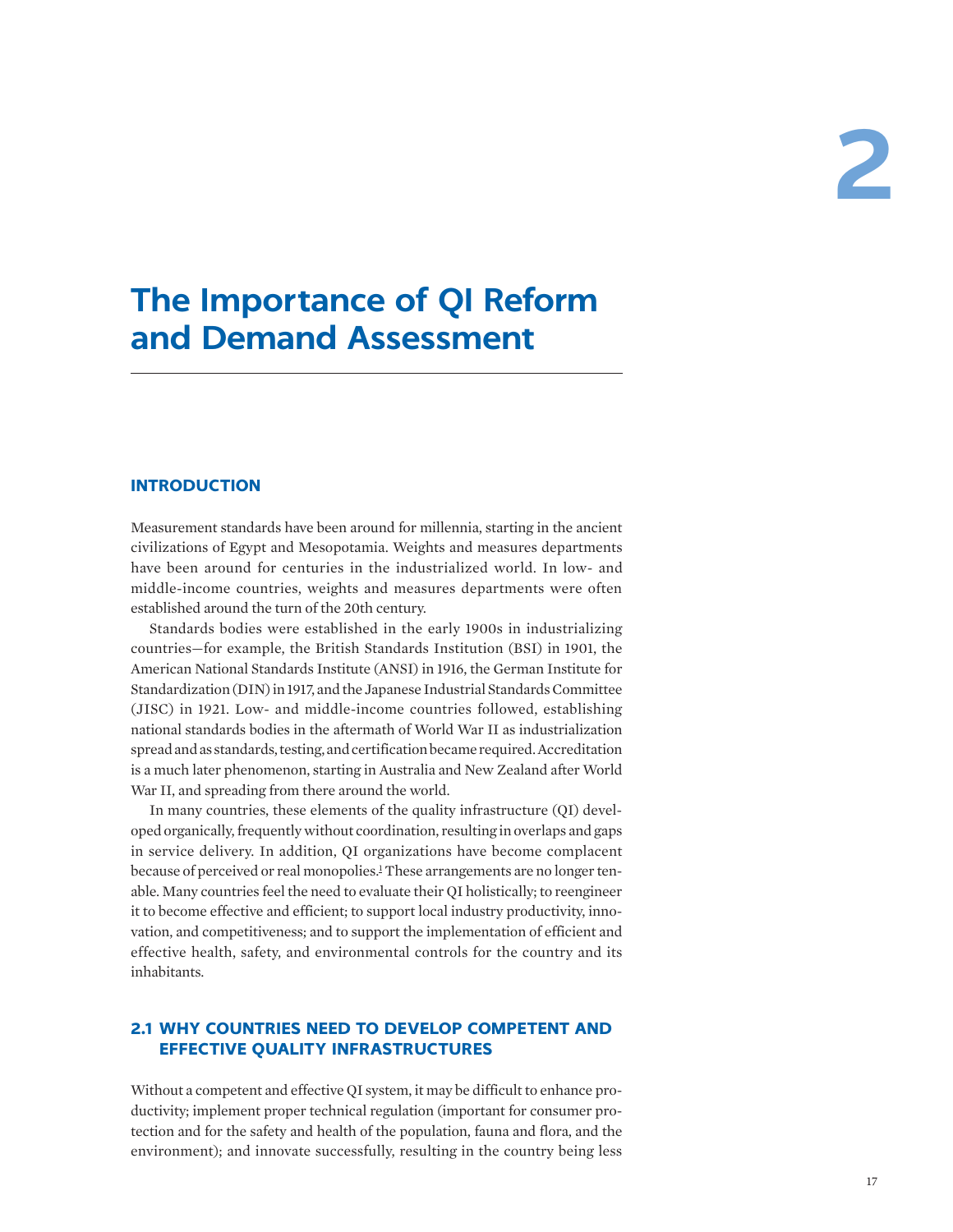competitive in global markets. This then translates into challenges back home as a lack of socioeconomic development.

## **2.1.1 Role of QI in good governance**

Good governance shapes the framework conditions of a country for its economy and its citizens. These include legislative tasks, linked with a corresponding administrative structure. It means acting in favor of a socioeconomic system that can be enjoyed by all. Hence, good governance is a vital factor for the reduction of poverty and for the promotion of economic development.

Good governance criteria include (a) respect for human rights; (b) public participation in political decision making; (c) the rule of law, signified by an independent judiciary, transparency, and predictability of state actions; (d) a market-friendly socioeconomic order; and (e) development-oriented state action, guided by government policies for ecologically, economically, and socially sustainable development, against corruption, and for an efficient public service.

An effective QI that complies with international agreements; supports the socioeconomic development of the country; supports the implementation of technical regulations for consumer protection and the safety and health of the population, fauna, and flora; and provides affordable services to the small and medium enterprises (SME) sector that makes up a large part of the economy, is a vital part of such a good governance system—and one that the state must foster (figure 2.1).

#### **FIGURE 2.1**

#### **Quality infrastructure and government responsibilities: The levels of action**



*Source:* PTB 2007. ©National Metrology Institute of Germany (Physikalisch-Technische Bundesanstalt [PTB]). Reproduced with permission from PTB; further permission required for reuse.

*Note:* BIPM = International Bureau of Weights and Measures; CAC = Codex Alimentarius Commission; IEC = International Electrotechnical Commission; ILAC = International Laboratory Accreditation Cooperation; ISO = International Organization for Standardization; QI = quality infrastructure; WTO = World Trade Organization.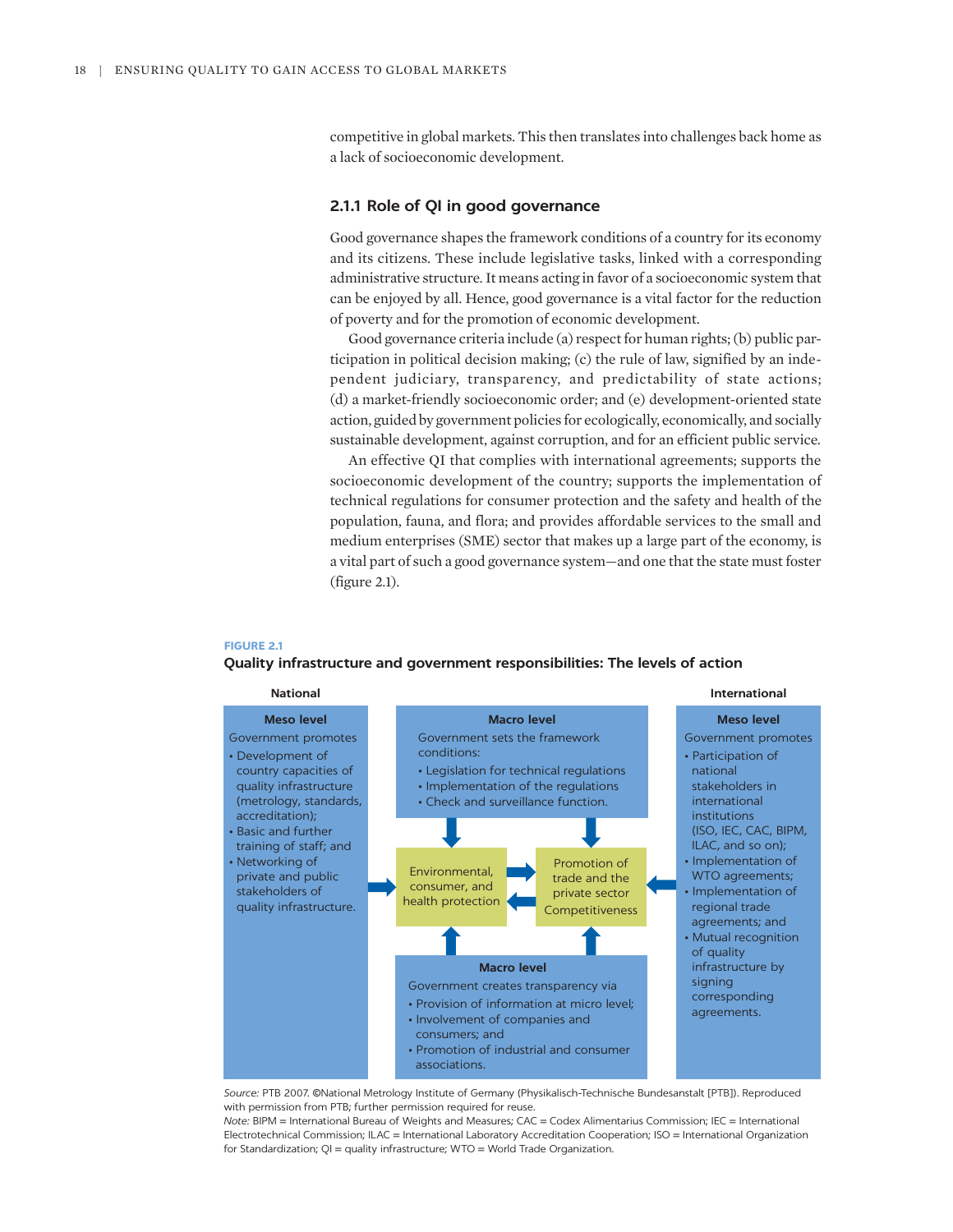## **2.1.2 Role of QI in improving competitiveness and market access**

The nature of participation in the global economy has changed dramatically over the past three decades. Selling to a global market has become increasingly complex. Research and development (R&D), design, production, marketing, and sales now involve a chain of interrelated contractual relationships.

In most parts of this chain, standards and their implementation are used to reduce transactional costs and ensure interchangeability among the modular parts, thereby giving control to the lead firm over the quality of goods produced throughout this chain (Racine 2011). Standards and compliance with them (through conformity assessment, the proficiency of which is assured by metrology and accreditation) have emerged as one of the main drivers for suppliers to gain a competitive edge and in this manner gain market share.

## *Accessing global markets*

Standards have become the lingua franca of world trade. International and regional standards provide a common technical language for trading partners throughout the world. For businesses active globally, these standards are major criteria for assessing the suitability of potential business partners and suppliers. They also ensure the compatibility and quality of products and services. The results of studies on the economic benefits of standardization have shown that 84 percent of manufacturing companies in Germany, for example, use European and international standards to gain access to global markets.<sup>[2](#page-22-1)</sup> Compliance with these standards obviously is possible only with a well-developed QI system, including metrology traceable to the International System of Units (SI) and accreditation that is internationally recognized.

<span id="page-2-0"></span>One reason for standards' general importance to trade is that they help lower nontariff trade barriers, thus promoting global trade. In the World Trade Organization's Technical Barriers to Trade Agreement, this is codified in that (a) member states are obliged to adopt international standards as national standards with as little change as possible, and (b) technical regulations should be based on international standards. In many of the regional trade agreements, similar notions are demanded of member states, which have to adopt regional standards as soon as they are published while withdrawing any national standards of similar scope.

#### *Controlling global value chains*

The lead firms in global value chains (GVCs) make the key decisions over how production is organized, *who* participates, and *how* (that is, the conditions of participation, such as number and delivery times of outputs, price, quality, and other requirements). The lead company enforces these conditions through standards and their implementation. It demands this not only from its first-tier suppliers, but also from the second- and lower-tier suppliers, to ensure compliance throughout the value chain (Humphrey and Schmitz 2000).

Hence, GVC participation is tied to increasing compliance with a variety of technical requirements, contained in both voluntary standards and technical regulations, covering both product and processes. Demonstrable compliance (for example, inspection, testing, and certification supported by accreditation and metrology) with product and process standards signals to lead firms and their buyers the capability of suppliers down the value chain. Without such demonstration of compliance, the opportunities of getting involved in such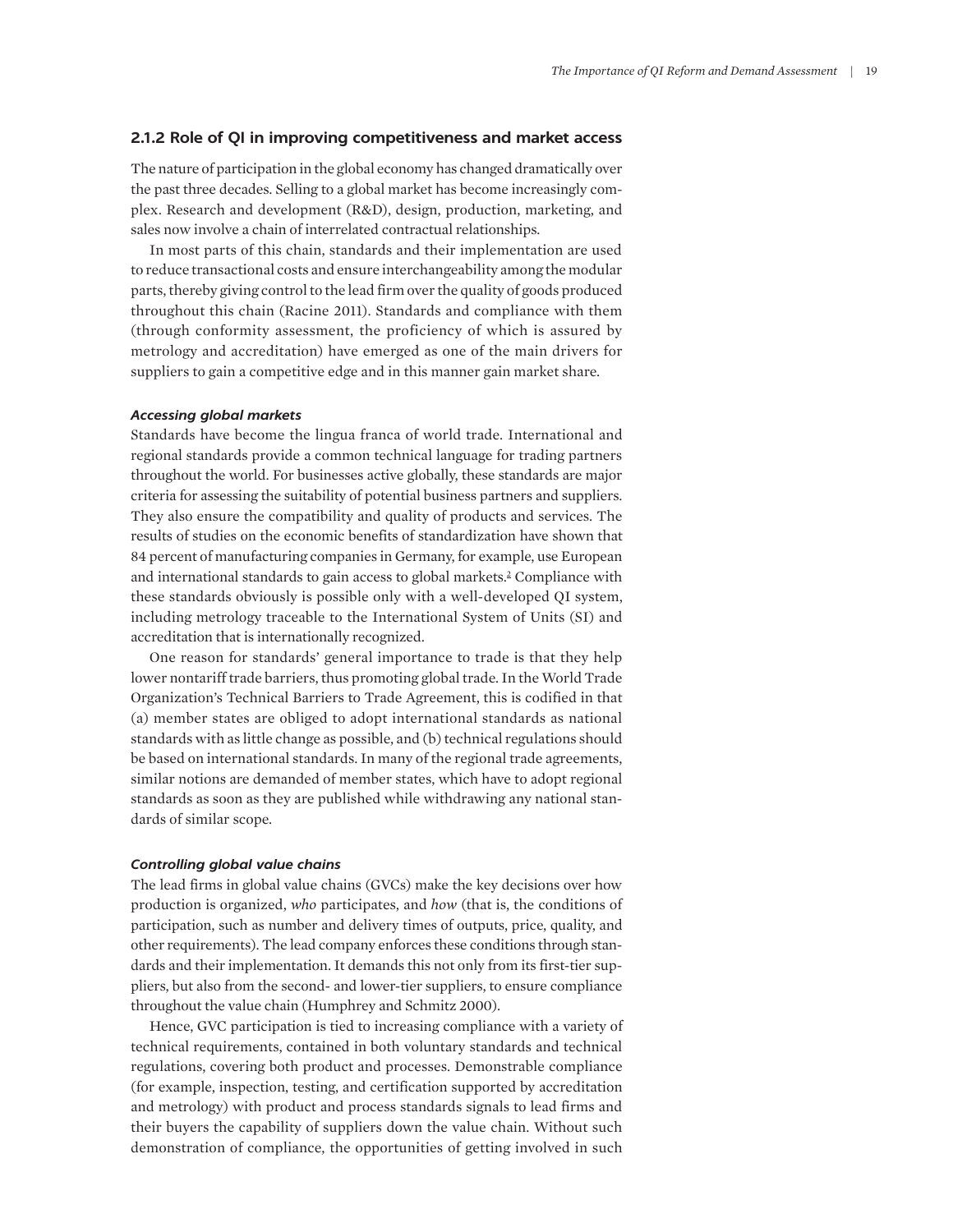GVCs are limited. An effective and efficient QI, appropriately recognized internationally, is a precondition for delivering such demonstrable compliance.

## *Reducing costs: Standards*

Standards and their implementation, demonstrated through trustworthy QI services, can help a company reduce costs in all areas of business—from purchasing, production, and sales to R&D, quality assurance, environmental protection, and occupational health and safety—in the following ways:

- R&D can use the fundamental knowledge contained in standards as a basis for further developments.
- Standards can help rationalize production and boost efficiency.
- Standardizing interfaces enhances compatibility, leading to lower transaction costs.
- Compatible products and systems are in greater demand and are more successful on the market.
- Standards improve quality, which is essential for good customer relations.
- Standards ensure safety, which not only enhances customer trust, but also reduces liability.

By actively taking part in the development of standardization, companies can help shape these technical rules to better reflect their own interests. At the same time, safety interests such as environmental and consumer protection and occupational health are given due consideration. Plus getting involved in the standards development process brings companies in direct contact with specialists in other areas—and with potential competitors. Such companies therefore gain new knowledge ahead of time, and working together with those shaping R&D helps them bring new technologies to market earlier than those that do not.

#### *Reducing costs: Metrology*

Sound measurements can have a major impact in a business and can lead to cost savings, as these examples illustrate:

- Energy is a major input cost for many manufacturers. Measuring the volume of heating gas to a higher degree of accuracy can save the company vast sums of money, which otherwise would have to be paid for inaccurate higher readings.
- Accurate measurements regarding time and temperature during heat treatment of specialized materials ensure the heat treatment is optimally conducted, reducing the amount of nonconforming materials after heat treatment.
- Accurate measurements of parts that are provided to the next manufacturer for inclusion in the final product will ensure a seamless integration of the various parts, whereas inaccurate measurements may result in parts that do not fit.
- More accurate measurements of the dosage of fertilizer per surface area can save the farming community millions of dollars per year compared with the cost of spreading too much, and it will result in less stress on the environment as well.

Companies that implement sound measurement practices therefore have the advantage over others that do not, an advantage that reduces production of nonconforming parts or products and hence lowers overall production costs.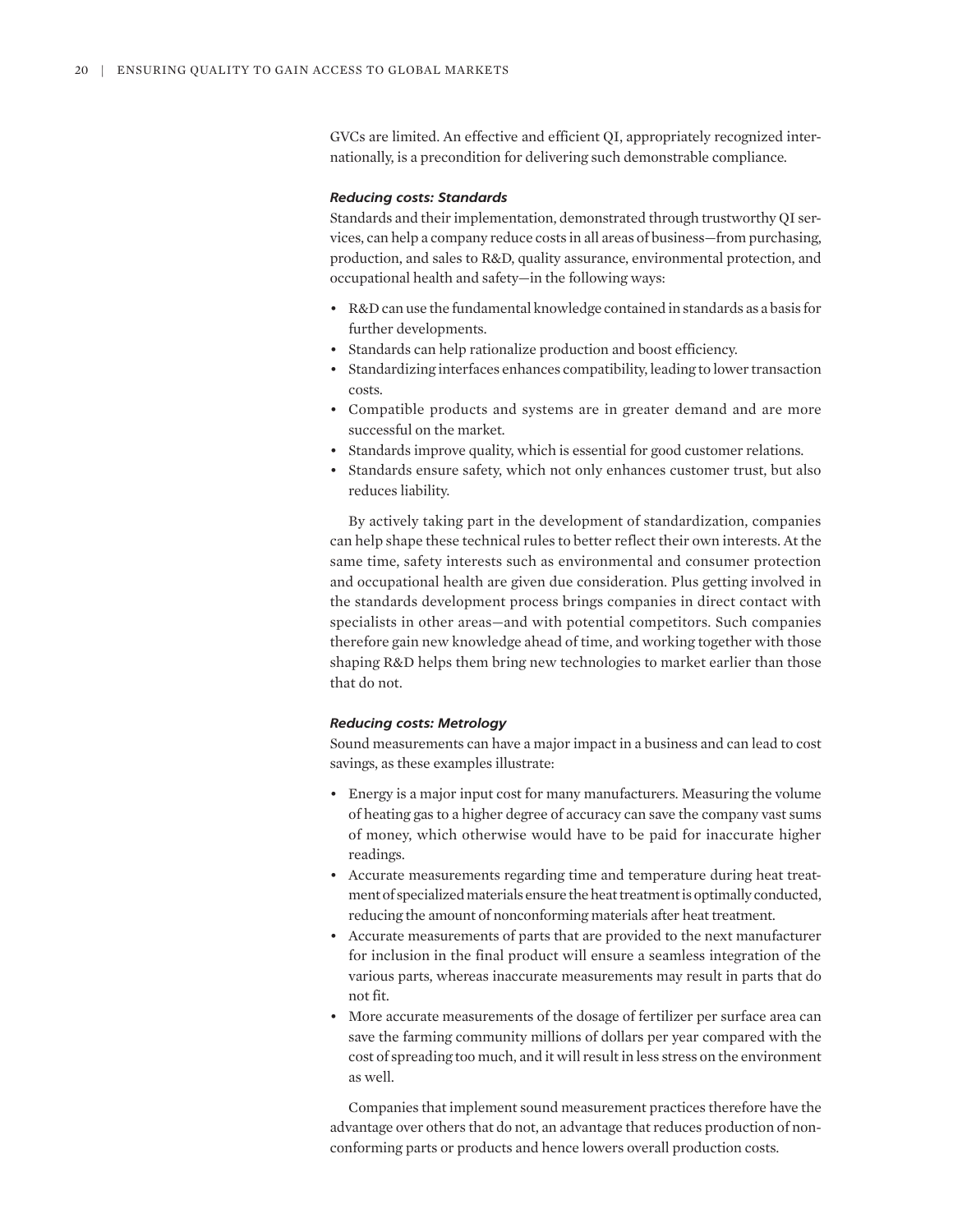## *Meeting consumer expectations and rights*

Standards and their implementation touch every person. From enabling the use of a bank card abroad to ensuring that children's toys do not have sharp edges that could hurt them, from enabling cellular phones to connect to networks all over the world to buying new tires to fit the vehicle, the list is endless. These standards are implemented by companies all over the world to ensure that products and services work as expected.

The right to an informed choice—and to redress, when expectations are not met—is fundamental to effective customer relations, and is a basic right, as outlined in the United Nations Guidelines for Consumer Protection (UNCTAD 2016). Products and services that demonstrably meet standards help to improve customer satisfaction, and in a world where the customer's voice is increasingly prominent, this has become an essential business requirement, for several reasons:

- *Product safety.* Standards and their implementation play a major role in ensuring product safety, covering aspects such as product safety requirements, product recall procedures in the case of product failures, codes of conduct for handling complaints and disputes, food safety and security, child-related safety, requirements for the elderly and infirm, and consumer product guidance for suppliers.
- *Product quality assurance.* Product certification marks have been around for a long time, but their influence in the market has not diminished: customers are still looking for trusted product certification marks in the more expensive products, products for which they cannot easily discern the intrinsic quality.
- *Service quality assurance.* The same applies for services. The International Organization for Standardization (ISO) has even developed and published a guide for developers of standards for services: "ISO/IEC Guide 76, Development of Service Standards—Recommendations for Addressing Consumer Issues" (ISO/IEC 2008).
- *Societal guidance and support.* Public and private standards help societies in areas such as dealing with natural disasters and living in a sustainable way, or provide guidance on social responsibility.

The state also gets involved in the relationship between the QI and consumers to exercise some of its fundamental responsibilities, namely, the protection of country's population, fauna and flora, and environment. Many of the abovenoted standards in which consumers have an interest find their way into the technical regulations and sanitary and phytosanitary measures implemented by the state. Compliance with these is not a choice for the supplier but becomes a legal obligation benefiting the consumer.

In addition to transmitting information on the quality and technical specifications of products, compliance with relevant standards is increasingly required to meet social and environmental criteria for both the product and production processes. Consumerism, particularly in high-income countries, is increasingly tied to social and environmental norms; standards on health, safety, ethics, fair trade, labor practices, and environmental sustainability have become important. Leading firms have responded to these pressures and demand the same from their firstand lower-tier suppliers in the value chain. In this respect, relevant standards are used in a self-regulatory mode by the lead firms in GVCs throughout their value chains to convey their responsible practices to customers and critics.

With the views and perceptions of consumers becoming ever more important from a business perspective, even in low- and middle-income countries, the role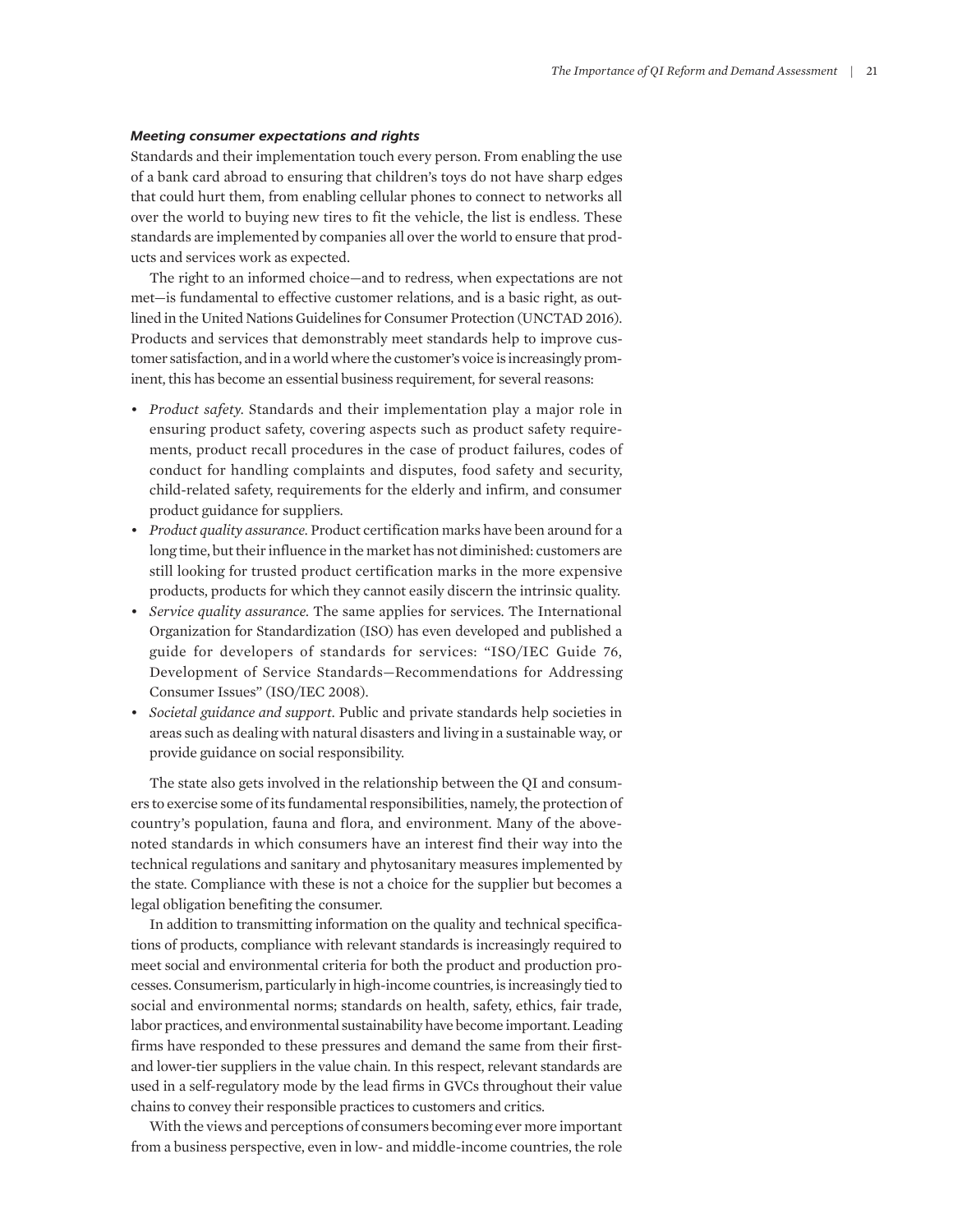of standards and their implementation demonstrated through QI services can only increase. This means that low- and middle-income countries must be even more vigilant in ensuring that their QI is effective, efficient, and recognized internationally to ably support their socioeconomic development.

## **2.1.3 Role of QI in innovation and technology diffusion**

Innovation can be seen from more than one perspective. On the one hand, something that is new to a company or country—like a more modern design of a product or a new cost-saving production process—can be seen as innovative (see module 10, section 10.10). On the other hand, however, innovation is equated with "destructive" technologies: new products that initiate the demise of existing products. Typical examples include the rapid demise of the long-playing record when the compact disc arrived or the equally rapid demise of the film camera when digital technology hit the market.

## *Catalyst and support for innovation*

Whatever the case, the ability to implement new ideas and research findings as innovative products, methods, and services is decisive for competitive ability. Standardization can serve as a catalyst for innovations and helps bring solutions to the market.

To begin with, standards define interfaces, compatibility requirements, and uniform methods of measurement. For example, testing standards and terminology standards are important for new fields of technology and for developing innovative products and services, as are quality standards and safety standards, because they provide the evidence that the innovation requires to be marketed. Just as important are other QI services such as trustworthy (for example, accredited) testing and certification services. And without accurate measurements (metrology), it will be impossible to determine the true attributes of innovative products.

Innovative companies use standardization in its broadest sense (including the implementation of standards) as a strategic instrument for increasing the marketability of their products. Standardizing the right aspects of an innovative product, and demonstrating the same, can play a key role in preparing the product for the market. Thus, deciding on how to use standards for innovative solutions is a fundamental aspect of any company strategy. Standards and their implementation bring transparency and trust to the innovation process (ISO 2015). Not only is it companies that embrace innovation, but the state can also play an important role by providing the framework conditions, as can technical institutions and the educational sector by fostering innovation (see module 10, subsection 10.10.3).

## *Mutual recognition arrangements*

An important vision of the global QI environment is the long-accepted concept, "Inspected, tested, and certified once, accepted everywhere." This notion gained some traction in the early days of accreditation. When the International Laboratory Accreditation Cooperation (ILAC) and the International Accreditation Forum (IAF) were established, it was the outcome many believed would be possible. Once a conformity assessment service provider was accredited by an accreditation body recognized by these organizations, its services should have been recognized all over the world. This has not come about for many reasons, among others that governments still wanted to have the last say in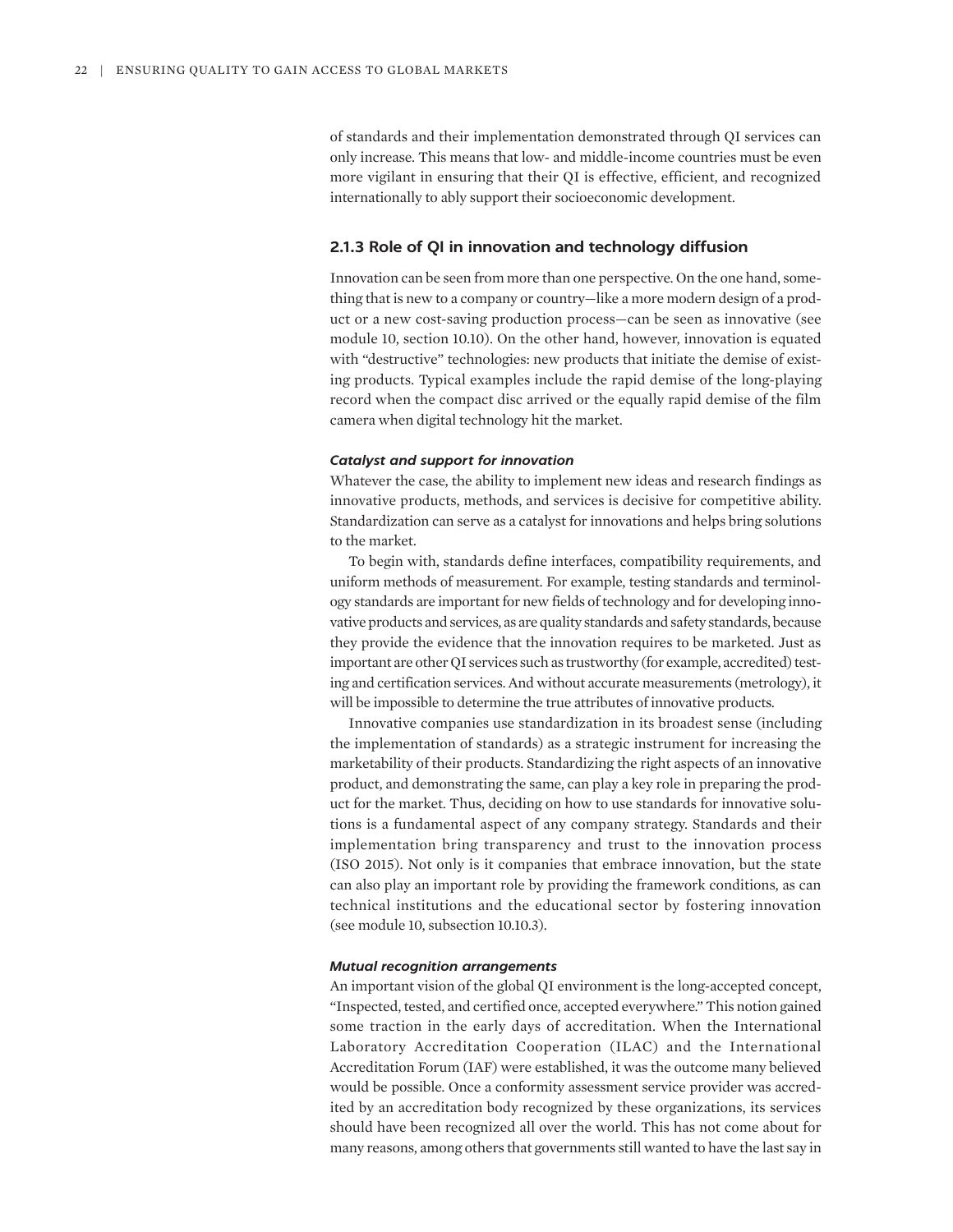who was going to provide such services in the regulatory domain because of the consequences of any errors, for which the governments were ultimately accountable.

Hence the "accepted everywhere" notion has not been achieved yet and may never be achieved. But the international QI organizations and many governments are endeavoring to bring about coordination. This is done though bilateral or multilateral recognition arrangements and agreements. Governments would agree among each other to accept conformity assessment results from their respective countries if the service provider is accredited by bodies recognized by the ILAC or IAF and thereafter designated by the relevant governments (figure 2.2).

Another possibility, although of a lower level, would be a bilateral or multilateral arrangement among the accreditation bodies or certification bodies themselves. In this case, one body recognizes certificates issued by the other as equal to its own. The international certification schemes operated by the International Electrotechnical Commission (IEC) or International Organization of Legal Metrology (OIML) for electrical and measurement equipment, respectively, are typical schemes of this nature. Participants in these schemes recognize test certificates issued by the others as equal to those issued by themselves and grant certification in their own countries based on the test reports of the other countries, even certification required for regulatory purposes.

#### **FIGURE 2.2**

## **Sample model of accreditation use to recognize conformity assessment results**

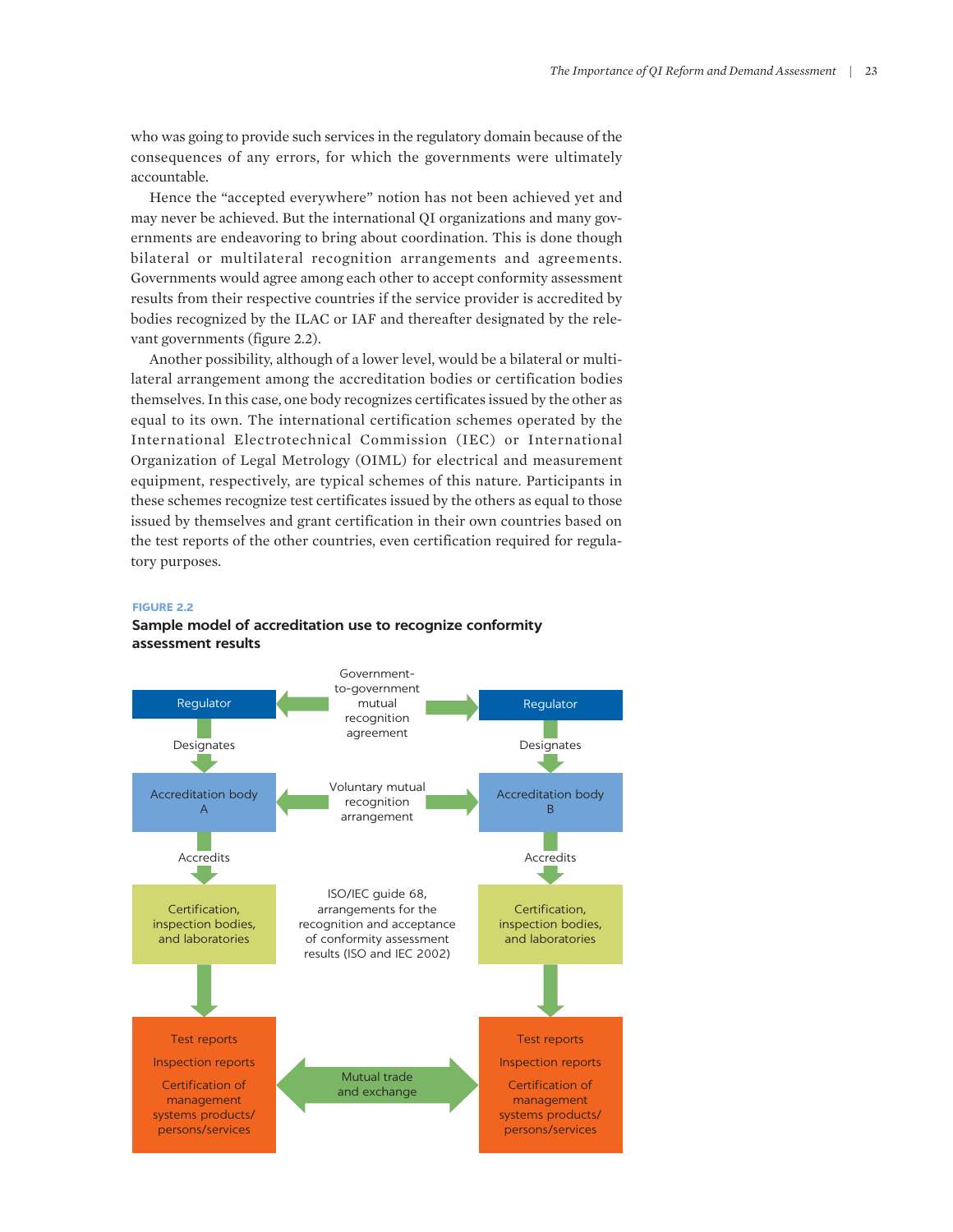The final possibility in this respect would be recognition arrangements that are in place in common markets. These recognition arrangements are based on the rules included in treaties, protocols, and agreements relating to trade within the common market. The whole system of "notified bodies" in the European Union (EU), for example, operates on such principles, which include accreditation. A product tested and certified by an appropriate "notified body" in one EU member state for compliance with a specific directive (such as an EU Technical Regulation) can then be legally marketed in all EU member states without having to be retested in another member state.

# **2.1.4 Quantitative research on the correlation between QI and economic performance**

Various studies have considered the relationship between the economic performance of a country and its QI and have shown a positive correlation between performance and QI efficacy. Two examples are discussed here.

## *Correlation between QI and key economic indicators*

**QI/Population index.** Harmes-Liedtke and Di Matteo (2011) provided a comparison between a QI/Population (QI/POP) index—calculated from publicly available data on accreditation, metrology, standardization, and certification for 55 countries—and various economic indicators such as the World Economic Forum's (WEF) Global Competitiveness Index; World Bank data on gross domestic product (GDP) per capita; Transparency International's Corruption Perception Index; and a few others. Although the authors state clearly that the indexes developed by them are not to be considered as fundamental or definitive, the story they tell is significant.

**Global Competitiveness Index.** The elements considered for the WEF's Global Competitiveness Index include the following: infrastructure, macroeconomic stability, health and primary education, higher education and training, goods market efficiency, labor market efficiency, financial market sophistication, technological readiness, market size, business sophistication, and innovation. Because none of these is used in calculating the QI/POP index, any relationship could be considered causal.

Considering figure 2.3, a trend can be discerned that the more competitive countries have the better-developed QI, whereas the less competitive countries have a less developed one. The relationship tends to be linear, with a moderate-to-strong correlation coefficient of almost 0.7. There are, however, countries with large differences in the competitiveness index that have a similar level of QI/POP or vice versa (for example, Romania and the United States, Chile and the Czech Republic, and Canada and Sweden), indicating some uncertainty as to an absolute relationship between competitiveness and the QI, both as measured for the specific country.

**GDP per capita.** The GDP per capita is a common indicator used in economic research and is considered to represent a standard of living. The relationship between the GDP per capita and the QI/POP index shows a moderate-to-strong correlation, with a Spearman coefficient of 0.705 (figure 2.4). The tendency for countries to show similar rankings for their performance and their QI remains, as in the earlier example of the Global Competitiveness Index versus the QI/POP index. But there are also large dispersions. For example, China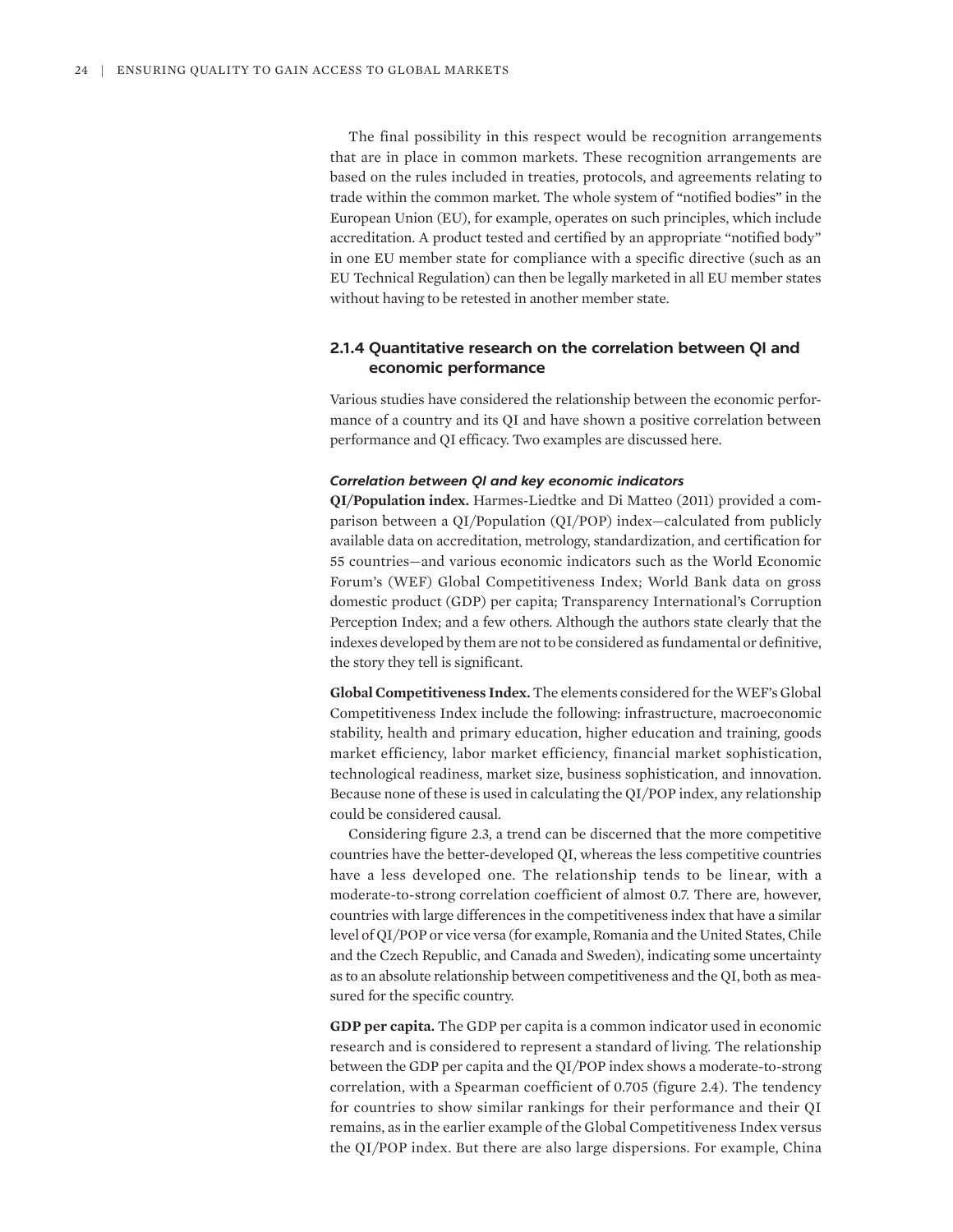#### **FIGURE 2.3**



**Relationship between Global Competitiveness Index 2009–10 and QI/POP index, selected countries**

*Note:* QI = quality infrastructure. The World Economic Forum's Global Competitiveness Index presents a framework and a corresponding set of indicators in 3 principal categories (subindexes) and 12 policy domains (pillars); the 2009–10 index covered 133 economies. The QI/Population (QI/POP) index is calculated from publicly available data on accreditation, metrology, standardization, and certification for 55 countries. Horizontal and vertical lines designate the median Global Competitiveness and QI/POP values, respectively.

and the Dominican Republic have a similar GDP per capita but a totally different QI/POP index. It is obvious that, in this case, the population sizes, being vastly different, have a marked influence on the results. In a similar vein, China and Norway also have vastly different population sizes, but Norway has the higher GDP per capita by far.

The Harmes-Liedtke and Di Matteo (2011) study concludes that even though one could argue about the absolute values of the indicators used, the examples seem to indicate the need for low- and middle-income countries to establish an effective and efficient modern QI if they wish to increase their GDP per capita and become more competitive in the global economy.

## *Correlation between QI and compliance with trade standards*

The United Nations Industrial Development Organization (UNIDO) commissioned the Institute for Development Studies (Brighton, U.K.) to conduct a study named "Meeting Standards, Winning Markets" in 2010. This was repeated and enhanced in 2015 (UNIDO 2015). This latest study used a three-pronged approach to determine the capabilities of a selection of low- and middle-income countries to comply with "trade standards," which UNIDO defines as any technical requirements a supplier has to comply with to gain access to a specific market. These include public standards, private standards, and technical regulations. The three "lenses" used in the study were the following:

*Source:* Harmes-Liedtke and Di Matteo 2011.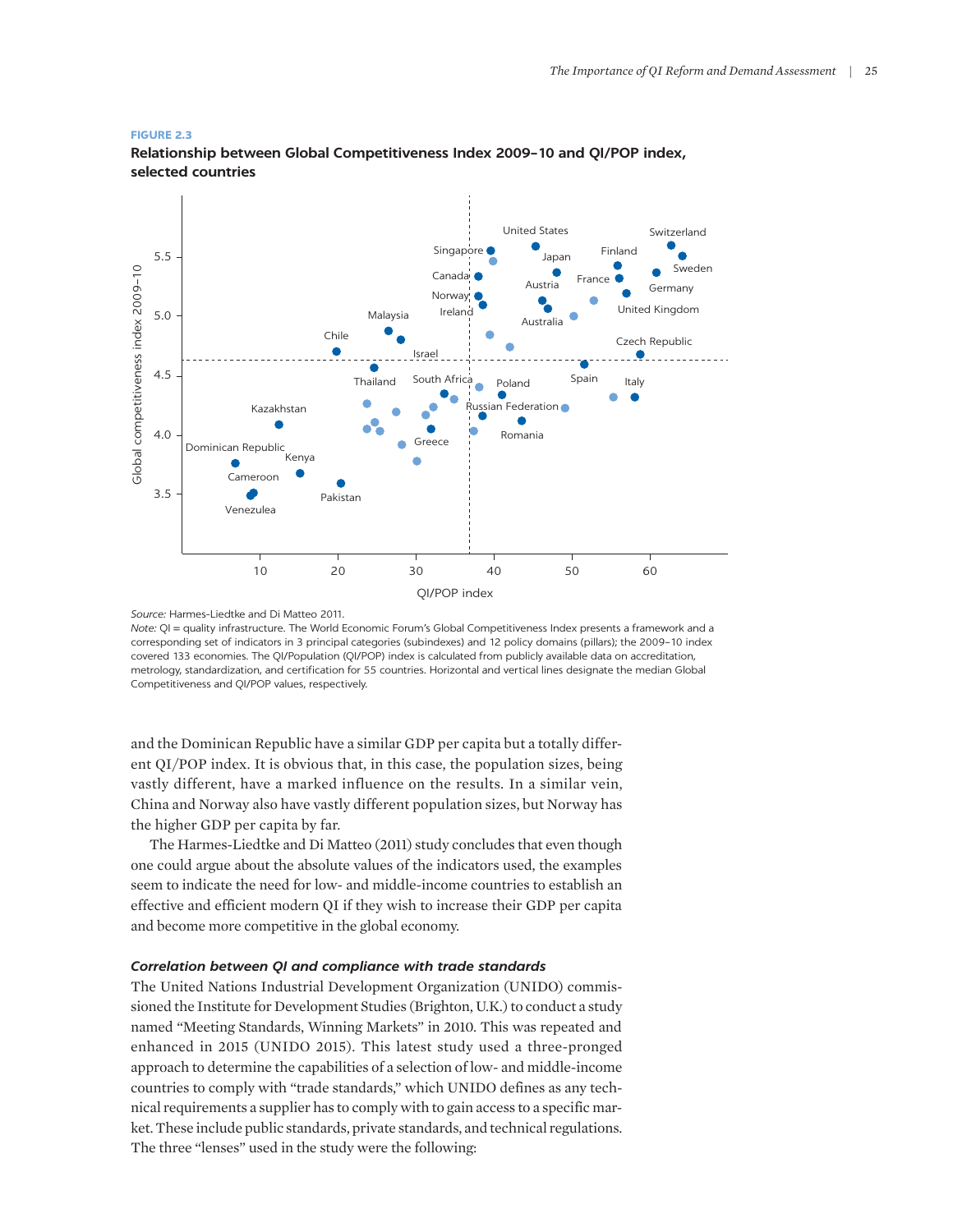

## **FIGURE 2.4 Relationship between 2008 GDP per capita and QI/POP index, selected countries**

*Source:* Harmes-Liedtke and Di Matteo 2011.

*Note:* QI = quality infrastructure. The QI/Population (QI/POP) index is calculated from publicly available data on accreditation, metrology, standardization, and certification for 55 countries. Horizontal and vertical lines designate the median Global Competitiveness and QI/POP values, respectively.

- *Import rejection analysis.* Rejection data of imports of agrifood products into Australia, the EU, Japan, and the United States were used to indicate the scale and root causes of compliance challenges that low- and middle-income countries face when exporting to these major markets. The economic impact of these rejections was estimated.
- *Buyer compliance confidence radar.* Data from a corporate buyers' compliance confidence survey among companies in the export markets provided indicative information on the compliance performance of low- and middle-income countries for particular products. Their perceptions of the compliance capacity of certain countries and the producers in those countries matter for their decisions about where to source from. The study was able to conduct pilot studies in only a few selected countries.
- *Quality and compliance infrastructure performance.* Data from a QI survey provided the perspective of the exporting countries' (mainly public but also private) QI institutions. The QI of 49 African and Asian countries were reviewed, and the status of QI capacity across 10 compliance functions for the countries relative to each other was determined rather than a fixed benchmark.

Together, these three sets of data provide a picture of the importance of the QI in the low- and middle-income countries surveyed for their export performance (figure 2.5).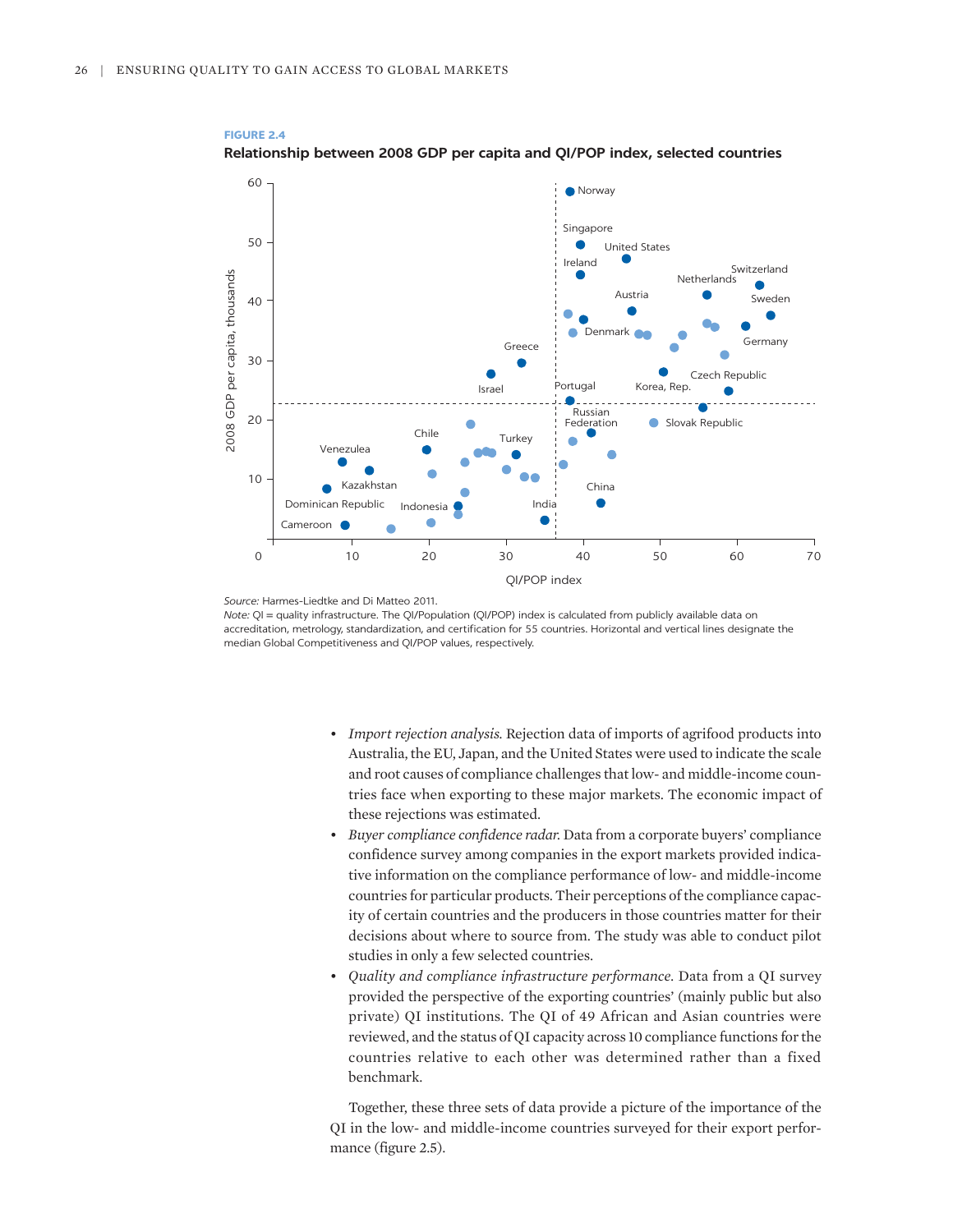#### **FIGURE 2.5**



**Three lenses on the importance of QI in trade standards compliance and challenges**

*Source:* UNIDO 2015. ©United Nations Industrial Development Organization (UNIDO). Reproduced with permission from UNIDO; further permission required for reuse. *Note:* EU = European Union.

The rejection data from the four major import markets surveyed showed that all had higher import rejection rates from the same exporting countries. These findings largely correlated with low capacities of QI services as measured in these exporting countries. Among the most important factors for the buyers were those related to supply chain performance, particularly issues related to the safety, quality, traceability, and consistency of supply. The strength of the food safety compliance infrastructure was ranked highly among the factors that determined not only the buyers' choice of country, but also how suppliers succeeded in retaining their position within the buyers' supply chains.

Therefore, the conclusion of the UNIDO (2015) study is that poor standards will lead to fewer buyers choosing to source from a particular country and an increased likelihood that the buying relationship will be terminated in a given period. This performance is determined by both enterprise-level competences and the broader public and private compliance infrastructure. This study, even though it focuses on the agrifood business, considers an effective and efficient QI to be a necessity in general for low- and middle-income countries wishing to access global markets and, once accessed, to retain and enhance their market shares in this sector.

# **2.2 DEMAND ASSESSMENT**

Gaining a clear understanding of demand and supply for QI services in the country or region is important because it provides the data to base decisions on—for example, whether QI development programs are needed and what their scope should be. On the demand side, it is important to identify priority needs of both public and private sector clients. In practice, it is advisable to also look at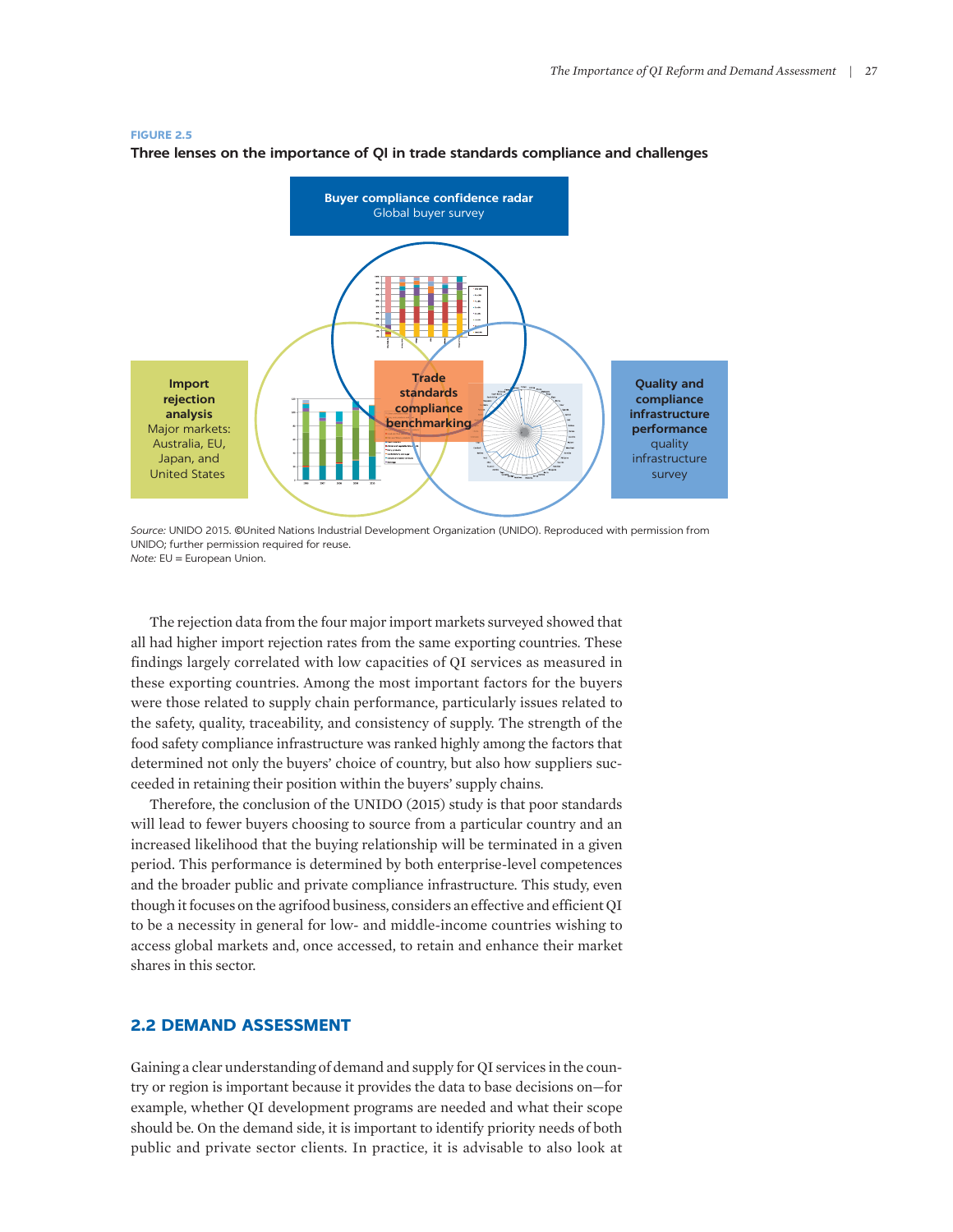information that has already been collected, either by other development partners; government agencies responsible for "managing" service providers (such as standards, metrology, and accreditation); or nongovernmental organizations (NGOs) (such as laboratory or metrology associations).

It must be noted that just as QI is not an end in itself, the QI demand assessment should always be aligned with the broader development partner intervention in a country. Hence, it either follows after interventions to strengthen the economy have been identified, or the QI demands are identified simultaneously with higher-level evaluations. The latter is the more efficient methodology. It is also possible that the intervention is solely focused on the QI capacity development. But such a decision will in any case have been made within the context of a broader evaluation of the country's situation.

There are many facets in establishing the demand for QI services. They are interrelated, and it is important to gain a holistic picture at the beginning of any project and make some preliminary decisions before embarking on a more detailed demand assessment, which could be resource-intensive. In general, a demand assessment should consider an appropriate combination of the following types of demand in both the regulated and nonregulated areas:

- *Industrial development for the local and export markets*, which mostly relate to conformity assessment (that is, what is required to satisfy the clients and regulatory authorities on both sides)
- *Potential for future exports,* similar to the preceding point
- *Increases in productivity, efficient use of resources, and promotion of innovation* in national industry and manufacturers
- *Safety and health* of people and the environment in the country regarding QI services, including alignment of technical regulation and food safety regimes with those of major trading partners, thereby enhancing industries' competitiveness in exporting their products to markets of interest
- *Trade equity* in the country (for example, legal metrology protecting both the consumer and the supplier through accurate measurements in trade).

Assessing the demand for QI services would not be complete if the fundamentals of the QI are not considered. This means that over and above the demand emanating from the users for QI services, an assessment of the status quo of the QI fundamentals—namely, standards, metrology, and accreditation (that is, what do we have on the ground in terms of capacity and compliance with good practices?)—has to be conducted to determine whether there is a need to enhance these as well.

# **2.2.1 Identifying priority sectors important for the country's growth**

Many low- and middle-income countries have promulgated industrial development strategies, export policies, rural development policies, and the like. These will inevitably indicate sectors where capacity development is required for the country to grow. In such countries, these sectors frequently include major infrastructure, such as transportation systems, supply of water and electricity, and the like. Such infrastructure development is always in need of QI services over and above all the other issues that need to be addressed. Mapping these will quickly indicate the specific demands regarding QI services.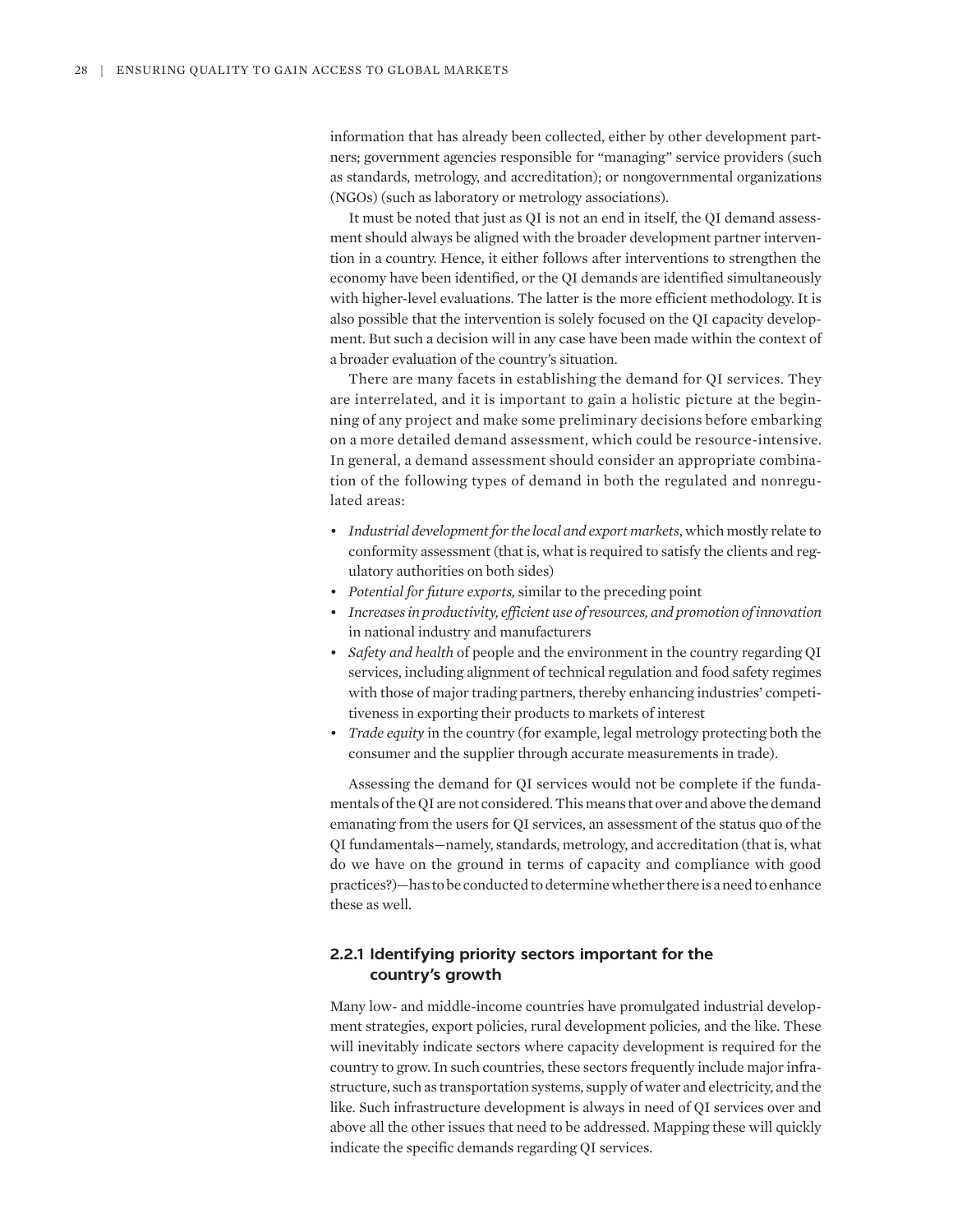Making choices regarding the QI services that need to be established or developed is not a simple exercise. Many factors have to be considered, not least the stated demands of the government of the low- or middle-income country. It is also quite obvious that a single project cannot address all the demands identified; some strategic choices will have to be made in allocating the limited resources of the development partner for the maximum impact. In this respect, alignment with the QI capacity building programs of other development partners is important because it will prevent duplication of effort and will benefit the recipient country more.

It is also clear that the development of priority sectors does not depend on the establishment of an effective QI alone; it is but one of many elements that have to be in place for the sector to succeed. In this respect, different development partners have different approaches to determine the level of their involvement in a country. These could relate to the development of a specific industrial sector, development of products for export, implementation of a proper technical regulation regime, and many more. Once these have been identified, the concomitant QI service demands can be ascertained and the appropriate development projects planned. It should be understood that establishing only the QI without considering the greater development environment may lead to redundant QI services being established that may sooner or later flounder.

## *Industrial development of target sectors*

Industries in most low- and middle-income countries are in need of enhancing the quality of their products and services as well as increasing their productivity to be competitive in the marketplace in relation to competing with imported products in the local market or to gain a foothold in export markets. The SME sector is usually worthy of special attention in this regard. The country may have already decided to focus on specific sectors such as the leather trade, food, textiles, and any others where the country may have an identified competitive advantage in world markets.

On the other hand, development partners may wish to identify opportunities for intervention to achieve development of the private sector and to categorize the constraints to achieving that growth, including the QI services required themselves. The World Bank, for example, has developed a Country Private Sector Diagnostic (CPSD) tool that is a useful mechanism to identify sectors for development (World Bank 2017).

## *Development of current and potential future exports*

Low- and middle-income countries may be exporting products to markets that do not place high demands on safety, health, and quality. The negative of this situation is that the price that can be realized is usually on the low side. Enhancing the quality of the products, and especially being able to demonstrate such compliance, may open the door to more discerning markets where higher prices can be realized. Internationally recognized QI services will play a major role in this regard. The identification of priority export markets and the concomitant industrial sectors to be developed can be conducted in many ways, two of which are discussed briefly.

**Country Private Sector Diagnostic (CPSD).** Domestic suppliers in low- and middle-income countries often find it difficult to access foreign markets on their own. Integrating a country's domestic suppliers into GVCs increases the possibility for local companies to export to a buyer abroad or to supply a multinational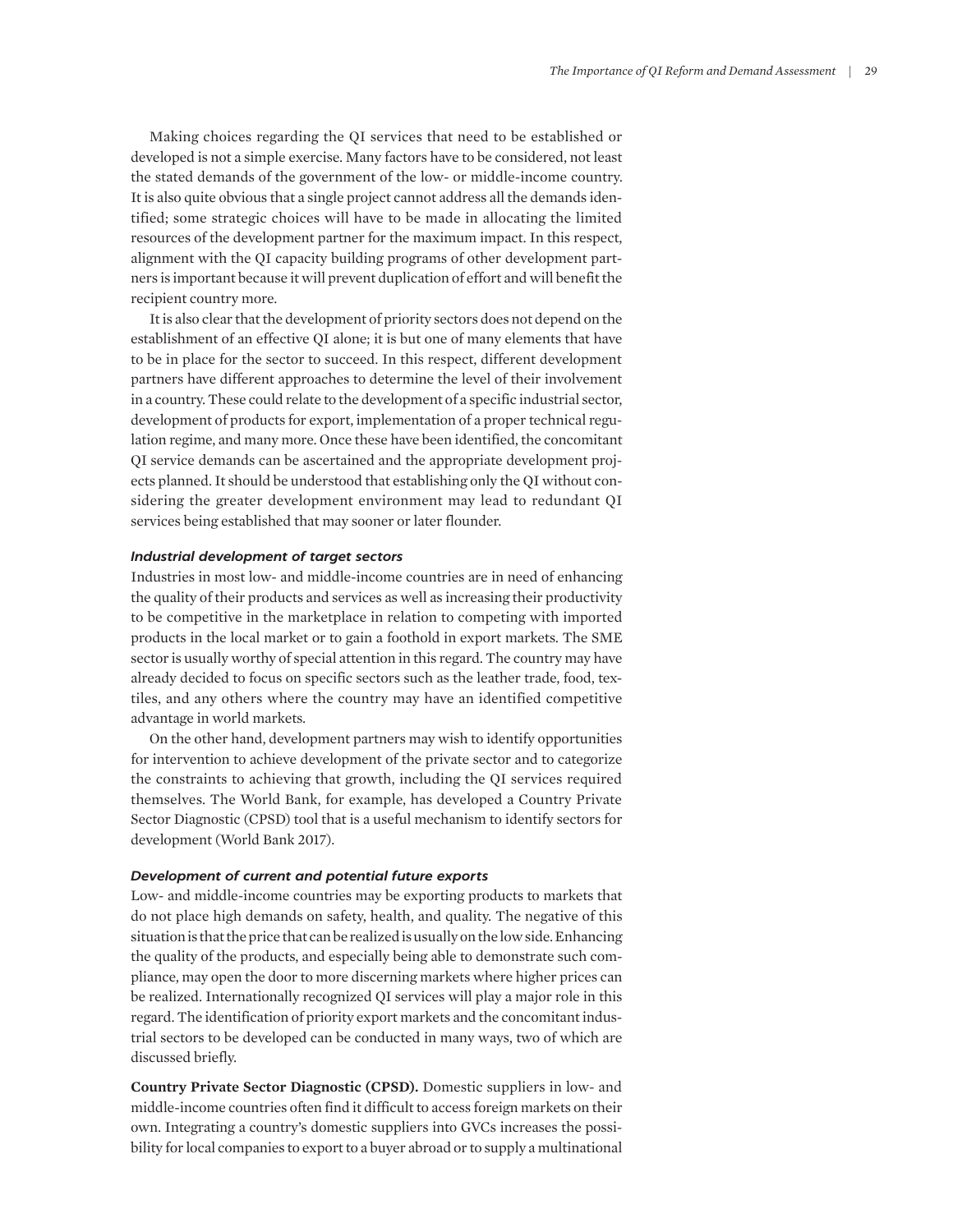company in the country. The World Bank Group's CPSD methodology, for example, focuses on strategies to help low- and middle-income economies maximize their gains from participation in GVCs (Taglioni and Winkler 2016).

To develop an effective and sustainable strategy of GVC participation, governments must identify key binding constraints and design the necessary policy and regulatory interventions as well as the infrastructure and capacity building that will allow them to achieve distinct objectives and address specific challenges. All in all, GVCs offer a role to play for economies at different levels of development at any point. Economies that have in place a supporting environment and well-functioning institutions (for example, the QI) can, in addition, move along the value chain, strengthen participation, and achieve higher added value in a sustainable way.

**Export Potential Assessment.** The International Trade Centre has developed an online Export Potential Assessment tool (Decreux and Spies 2016) that is supported by a massive amount of trade flow information in its database with which countries can assess their Export Potential Indicator (EPI) or their Product Diversification Indicator (PDI), the difference being as follows:

- *The EPI serves countries that aim to support established export sectors* in increasing their exports to new or existing target markets. It identifies products in which the exporting country has already proven to be internationally competitive and that have good prospects of export success in specific target markets.
- *The PDI serves countries that aim to diversify and develop new export sectors* that face promising demand conditions in new or existing target markets. It identifies products that the exporting country does not yet export competitively but that seem feasible based on the country's current export basket and the export baskets of similar countries.

#### *Implementation of a technical regulation regime*

The technical regulation regime of a country has a marked effect on trade regarding not only imported products, but also exported products. If the technical regulation regime is aligned with that of main trading partners, for example, local companies will find it easier to comply with the technical regulation regimes in the export markets; that is, products destined for the local markets may be able to be exported to foreign markets without any change to the product.

Large differences in the technical regulation regimes may result in local products not being allowed in foreign markets without changes to those products. This is expensive and renders the local industry less competitive. The technical regulation regime is dealt with in detail in module 7.

## *Application of legal metrology*

Consumer protection regarding trade equity (that quantities paid for are actually received) is a major issue for many low- and middle-income countries. The establishment of a QI frequently starts with trade metrology measures as the state endeavors to protect consumers in this regard.

Trade metrology and the wider application of legal metrology requires appropriate fundamental QI services. Establishing proper trade metrology services where these are lacking often means focusing on "low-hanging fruit" that can make a major difference to consumer protection in a low- or middle-income country. Legal metrology and its subset of trade metrology are dealt with in detail in module 4: Metrology, section 4.3.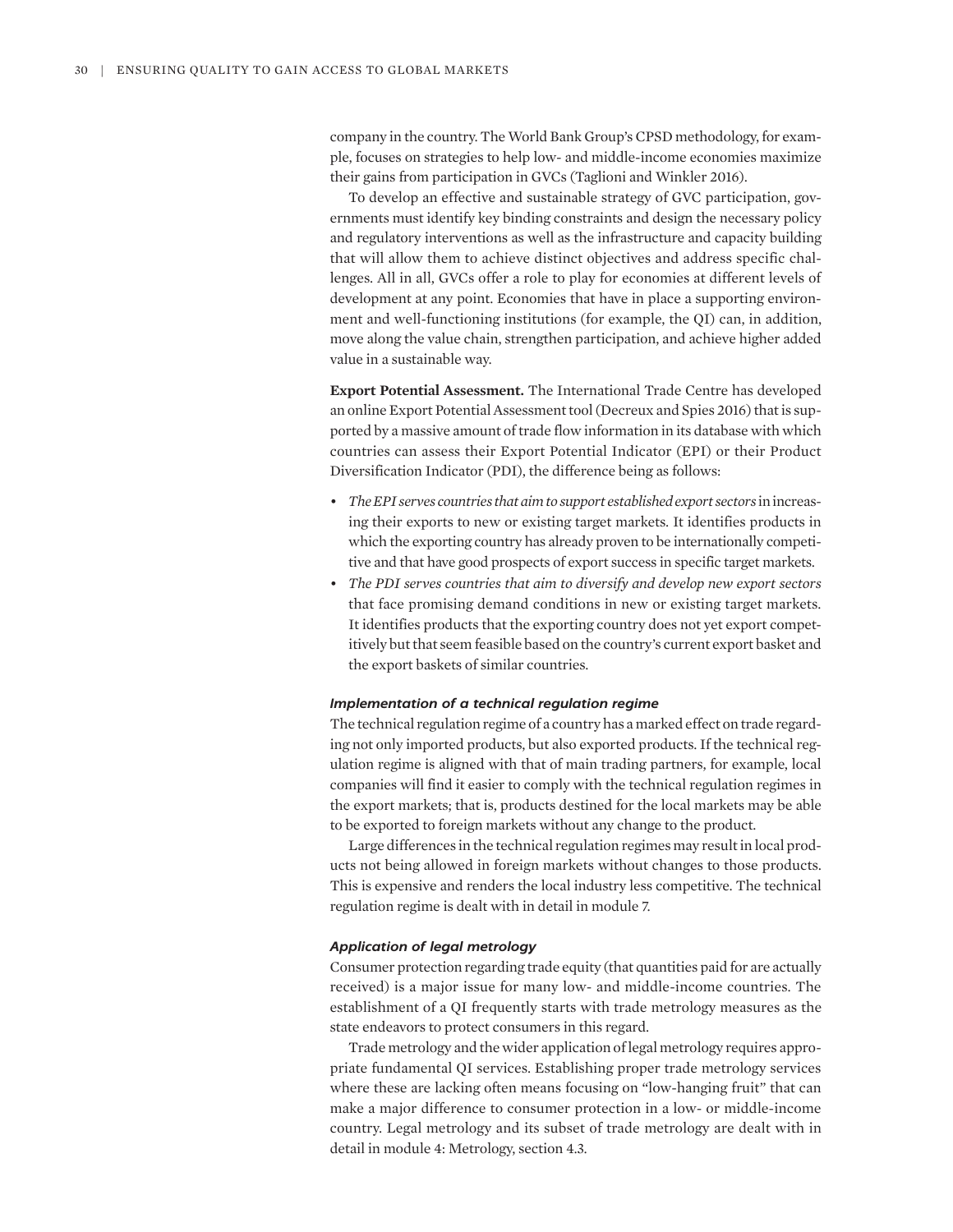## **2.2.2 Necessity for generic capacity building**

An issue that needs to be carefully considered is the level of the generic capacity building that would be required before a much more demand-driven approach is followed. In this respect, it is useful to consider the maturity level of the various QI services such as standards, metrology, accreditation, and conformity assessment. The three fundamentals—standards, metrology, and accreditation need to start with generic capacity. For conformity assessment, a more focused capacity-building trajectory may be appropriate, depending on the need. This will be different from country to country and by specific service, but some general statements can be made (table 2.1).

Once the QI services have developed past the basic QI maturity level, then capacity building should be focusing more on the demands of the country; it is not useful to establish high-level QI services if there is no demonstrable demand for such services. The same applies if regional services are available and appropriate. Such services will only sap resources and slowly deteriorate to the point where they are no longer operational. The identification of the real demands of the country is therefore important; capacity development should not be based on the "nice to have" syndrome of the QI entities.

Considering the product or service value chains (see section 2.2.5) in sectors identified in official industrial development or export policies is a good start. If these are not available or are out of date, evaluations such as those discussed in section 2.2.1 on priority sectors for the economy and export markets would be indicated.

## **2.2.3 The food safety regime**

For many low- and middle-income countries, food production and processing is a major industry. Food production and processing is controlled through mandatory food standards in most countries because of the immediate influence of food on health and safety. The food safety regime entails sanitary and phytosanitary measures, technical regulations, and voluntary certification. In many low- and middle-income countries, it is fragmented, uncoordinated, ineffective, and inefficient because of developments over the years as various ministries and their agencies have gotten involved.

The overlaps, gaps, and turf wars between various agencies are experienced starkly by the industry in that they rapidly escalate transaction costs, but these are seldom considered by the ministries involved, which have myopic vision in this regard. Reengineering the whole system is a worthwhile endeavor, because it not only provides the country with a more effective and efficient food safety regime while enhancing the competitiveness of the food industry, but also can become a major factor in supporting exports. The QI has a major role to play in such a reengineering. A schematic representation of a model food safety system for a low- to middle-income country is shown in figure 2.6.

From the schematic diagram of figure 2.6, the various elements of the food safety system and the role that QI services play in it can be deduced. The national standards body (NSB) provides the national standards on which the central food authority bases its food regulations. Various laboratories and inspectorates at the local level ensure that requirements are met in the marketplace. The national central laboratory is the final arbiter in cases of dispute. All of these are accredited, and their measuring equipment is traceably calibrated to the national standards held by the national metrology institute (NMI).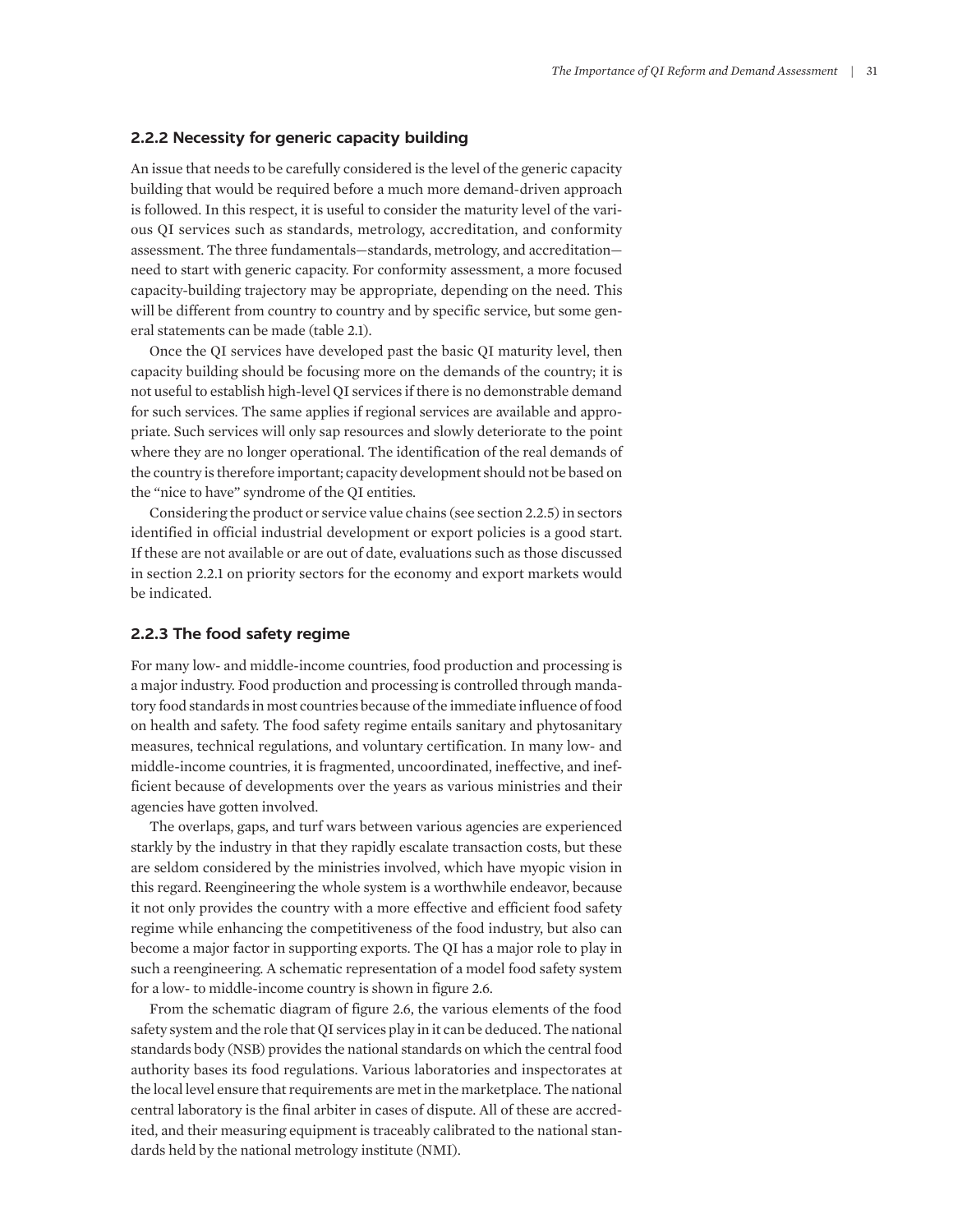## **TABLE 2.1 Maturity levels of QI services**

| <b>QI SERVICE TYPE</b>                                             | RUDIMENTARY QI (LITTLE QI<br>IN PLACE)                                                                                                                                                                    | <b>BASIC QI (LOW- TO MIDDLE-</b><br><b>INCOME COUNTRY OR LDC</b><br><b>APPROACH)</b>                                                                              | <b>ADVANCED QI</b><br>(ECONOMYWIDE APPROACH,<br><b>SECTORAL SPECIALIZATION)</b>                                                                                                                 | <b>MATURE QI (INNOVATIVE,</b><br><b>CUTTING-EDGE</b><br><b>TECHNOLOGY AND</b><br><b>SERVICE DELIVERY)</b>                                                 |
|--------------------------------------------------------------------|-----------------------------------------------------------------------------------------------------------------------------------------------------------------------------------------------------------|-------------------------------------------------------------------------------------------------------------------------------------------------------------------|-------------------------------------------------------------------------------------------------------------------------------------------------------------------------------------------------|-----------------------------------------------------------------------------------------------------------------------------------------------------------|
| Legal metrology                                                    | Weights and measures may<br>be legally established, but<br>the effect in the market is<br>negligible.                                                                                                     | Weights and measures for<br>goods traded over the<br>counter (such as mass and<br>volume of consumer goods)<br>with recognized services                           | As under basic QI but<br>extended to prepackaged<br>goods, water and<br>electricity meters, selected<br>law enforcement scopes                                                                  | Measures covering the<br>whole spectrum of<br>trade, law<br>enforcement, health,<br>and safety                                                            |
| Scientific<br>metrology or<br>national<br>measurement<br>standards | The working standards of<br>the legal metrology<br>department are the de<br>facto national<br>measurement standards.                                                                                      | Small number of basic<br>metrology laboratories<br>(including the metrological<br>level), with recognized<br>services                                             | Laboratories (including the<br>CMCs) defined through<br>economywide surveys and<br>sectoral international<br>benchmarks                                                                         | High-level laboratories<br>for innovative sectors                                                                                                         |
| <b>Standards</b>                                                   | A government department<br>is the de facto national<br>standards body without<br>any infrastructure to<br>develop and publish<br>national standards. It may<br>have a rudimentary<br>information service. | Basic infrastructure to adopt<br>and publish international<br>standards; rudimentary<br>information service<br>Correspondent member of<br>ISO and involved in IEC | More-advanced<br>infrastructure to develop<br>and publish national<br>standards: information<br>service well developed<br>Member of ISO, associate<br>member of IEC; country a<br>member of CAC | Mature processes to<br>develop and publish<br>any standard required<br>by industry and the<br>authorities; advanced<br>information center                 |
|                                                                    |                                                                                                                                                                                                           | Affiliate Country Programme                                                                                                                                       |                                                                                                                                                                                                 | Member of ISO and<br>IEC; country a member<br>of CAC and ITU                                                                                              |
| Accreditation                                                      | Accreditation not<br>considered a necessity,<br>hence no services obtained<br>from outside the country,<br>either                                                                                         | Accreditation provided by<br>accreditation bodies from<br>outside the country through<br>a bilateral or regional<br>arrangement                                   | Accreditation body<br>established and only<br>recently internationally<br>recognized; accreditation<br>services still limited to main<br>sectors                                                | Accreditation body<br>fully recognized by<br>ILAC and IAF<br>providing the full<br>range of accreditation<br>services                                     |
| Inspection<br>bodies                                               | A few public sector<br>inspection bodies                                                                                                                                                                  | A few public sector<br>inspection bodies, with<br>recognized services                                                                                             | Mostly regulatory<br>inspection but with private<br>sector inspection services<br>starting to take on<br>regulatory work and work<br>for major purchasers                                       | Supply of inspection<br>services fully<br>determined by<br>free-market principles                                                                         |
| Testing<br>laboratories                                            | Maybe one or two public<br>sector laboratories.<br>understaffed and not<br>accredited                                                                                                                     | A few public sector testing<br>laboratories, with recognized<br>services                                                                                          | Many public sector testing<br>laboratories in various<br>ministries and agencies;<br>private sector laboratories<br>starting to be established                                                  | Multiple private sector<br>testing laboratories<br>catering to the market;<br>public sector testing<br>laboratory importance<br>diminished<br>appreciably |
| Certification                                                      | No certification body in<br>operation                                                                                                                                                                     | NSB provides product and<br>system certification, with<br>recognized services                                                                                     | NSB provides product and<br>system certification, in<br>competition with a small<br>number of private sector<br>certification bodies                                                            | Supply of certification<br>services fully<br>determined by<br>free-market principles,<br>with multinational<br>certification bodies<br>much in evidence   |

*Note:* CAC = Codex Alimentarius Commission; CMCs = calibration and measurement capabilities; IAF = International Accreditation Forum; IEC = International Electrotechnical Commission; ILAC = International Laboratory Accreditation Cooperation; ISO = International Organization for Standardization; ITU = International Telecommunication Union; LDC = least developed country; NSB = national standards body; QI = quality infrastructure.

> Once the system has been agreed to and the various agencies are established, the QI has to be aligned to provide the defined services. Developing an implementation plan based on an approved policy framework—for example, a national quality policy, a food safety policy, or a similar policy—to make the system work as a whole will be a huge and complex undertaking, and it will take a few years to complete. But in many low- and middle-income countries, it will make a big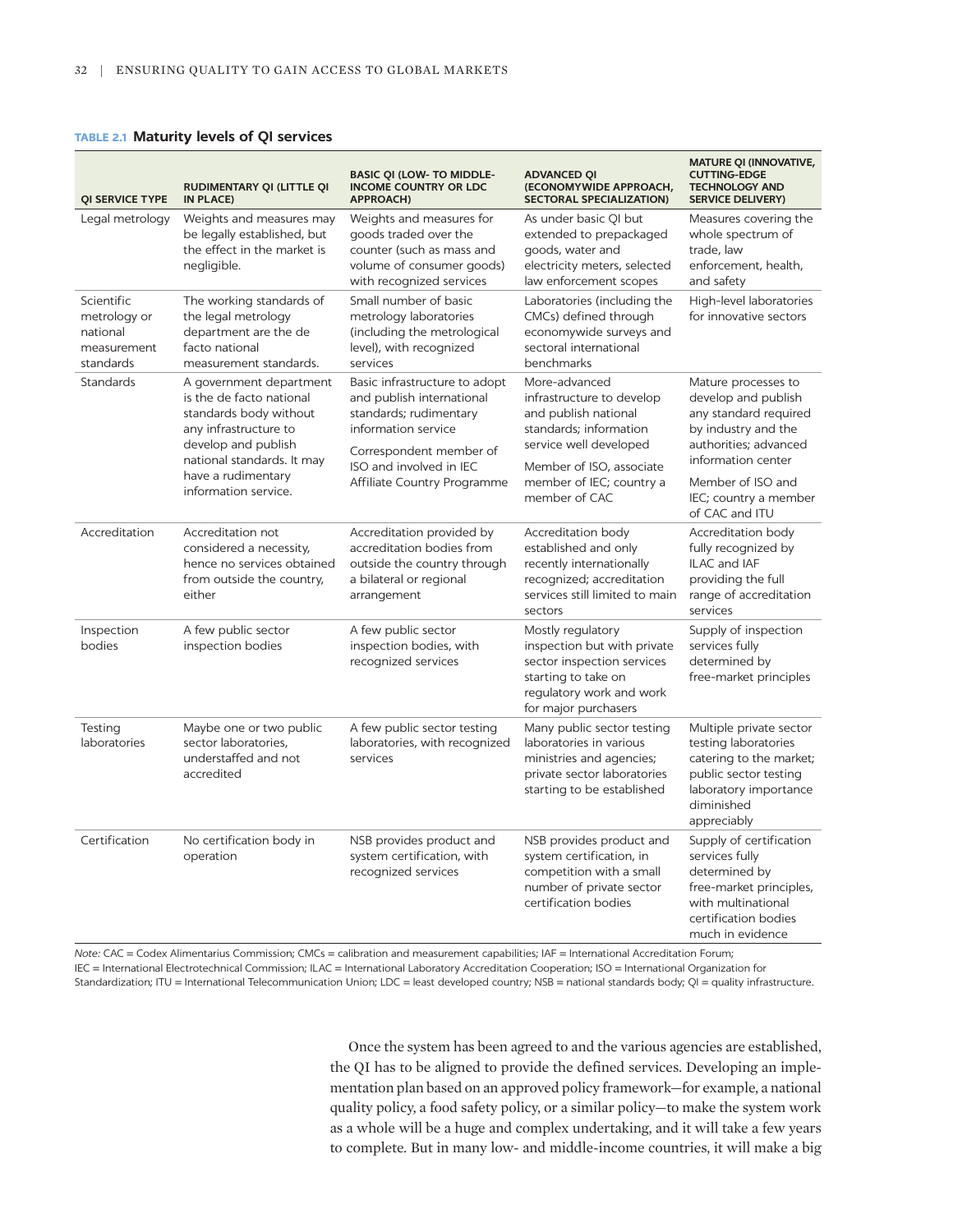#### **FIGURE 2.6**

Ministry of Trade and Industry Ministry of Agriculture Ministry of Health Central food safety authority Local inspectorates National central laboratory and laboratories National standards body Private sector National accreditation body National metrology institute

**Model food safety system for a low- to middle-income country**

*Source:* Adapted from Foss 2005. ©Swedish International Development Cooperation Agency (Sida). Reproduced with permission from Sida; further permission required for reuse.

difference in the level of food safety and will appreciably lower the transactional costs for the food industry, which is more often than not suffering from overlaps in regulations imposed by more than one regulatory authority.

## **2.2.4 Rapid demand assessment**

Once the sectors that would need QI support have been identified (see section 2.2.1), the demand for QI services should be determined at a cursory level rather than a more detailed level, as would be the case in a comprehensive demand assessment. It would still be good practice to do this in terms of the elements of the QI as described in module 9 (the Rapid Diagnostic Tool and Comprehensive Diagnostic Tool) to facilitate the development of a concept note (see module 1: Executive Summary, section 1.2, the "Quick Start Guide").

#### *Standards*

Questions that need to be asked and answered regarding the need of standards include the following:

- Are the product requirements based on international or regional standards, or are they based on the national standards of the target markets?
- Are the product standards industry or private standards rather than public standards?
- Can the standards be used as is, or do they have to be adopted as national standards first? And if so, *can* they be adopted?
- Are the standards obtainable and reasonably priced, or are they expensive? If available, are they understood, and can they be implemented?

Although some of the questions are self-evident, one should keep the users in mind. It is especially the SME sector that is often challenged by the cost of international standards, in which case it would be useful to adopt these as national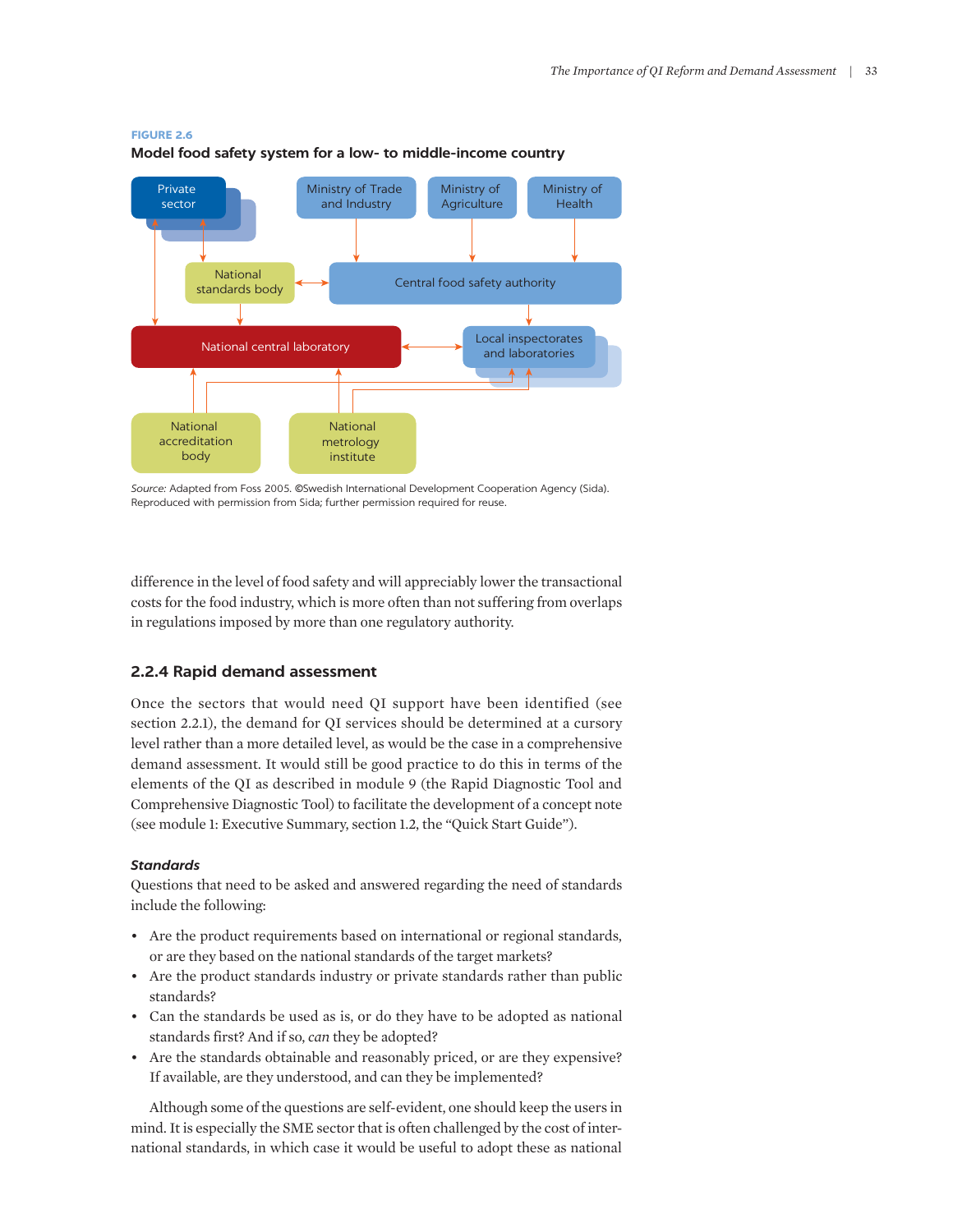standards and make them more readily available at lesser cost. Hence, does the NSB have the wherewithal to develop and publish these standards fairly rapidly? Private standards are often available free of charge because the organizations publishing them derive their income from the concomitant certification business. (For more about these private standards, see module 3: Standards, section 3.3.)

#### *Metrology*

Metrology is important in production control and in the testing of the products. The related measuring equipment needs to be calibrated. The question that should be asked and answered is whether the calibration capacities for these specific instruments and their accuracy classes are available in the country. Furthermore, can the NMI traceably calibrate the working standards of calibration laboratories to international measurement standards, or do these working standards have to be sent outside the country to be calibrated? This would entail delays and higher costs.

It may be appropriate for the NMI to establish the necessary capacity if it is not yet available or if it is necessary to increase its measurement accuracy capabilities, depending on a positive outcome of a cost-benefit study. But this will take resources and time because the national measurement standards have to be established and then calibrated by a higher-level NMI, and the NMI has to participate in interlaboratory comparisons to establish the relevant calibration and measurement capabilities (CMCs). In some cases, new laboratories may have to be designed and built, which takes even longer and requires additional resources. Metrologists have to be found and trained. Metrology, frequently under the radar of the responsible planners, must be carefully considered because it is costly and time consuming, yet it is an absolutely vital basis for production and many of the other QI services.

#### *Accreditation*

Conformity assessment and calibration services need to be technically competent and performed with impartiality—and demonstrably so, to engender trust in suppliers, purchasers, and regulatory authorities. This trust is achieved through accreditation by the relevant ISO or IEC international standards. The conformity assessment and calibration services identified through the demand analysis therefore need to be accredited. The questions that need to be asked and answered to determine gaps, if any, include the following:

- Has a national accreditation body (NAB) been established in the country, or is this still to be done?
- Is a regional accreditation body in place whose services could be used?
- Is the NAB or regional accreditation body a signatory of the ILAC and IAF multilateral recognition arrangements, is it still in the process of achieving this recognition, or has it not even started the process yet?
- Does the services scope of the NAB or the regional accreditation body include the conformity assessment services that need to be accredited?
- Has this NAB been recognized or officially appointed by the state where it is established?

Establishing an accreditation body and getting international recognition is a long process; anecdotal evidence indicates a period of five to seven years. If the country has not yet established an NAB, accreditation services may have to be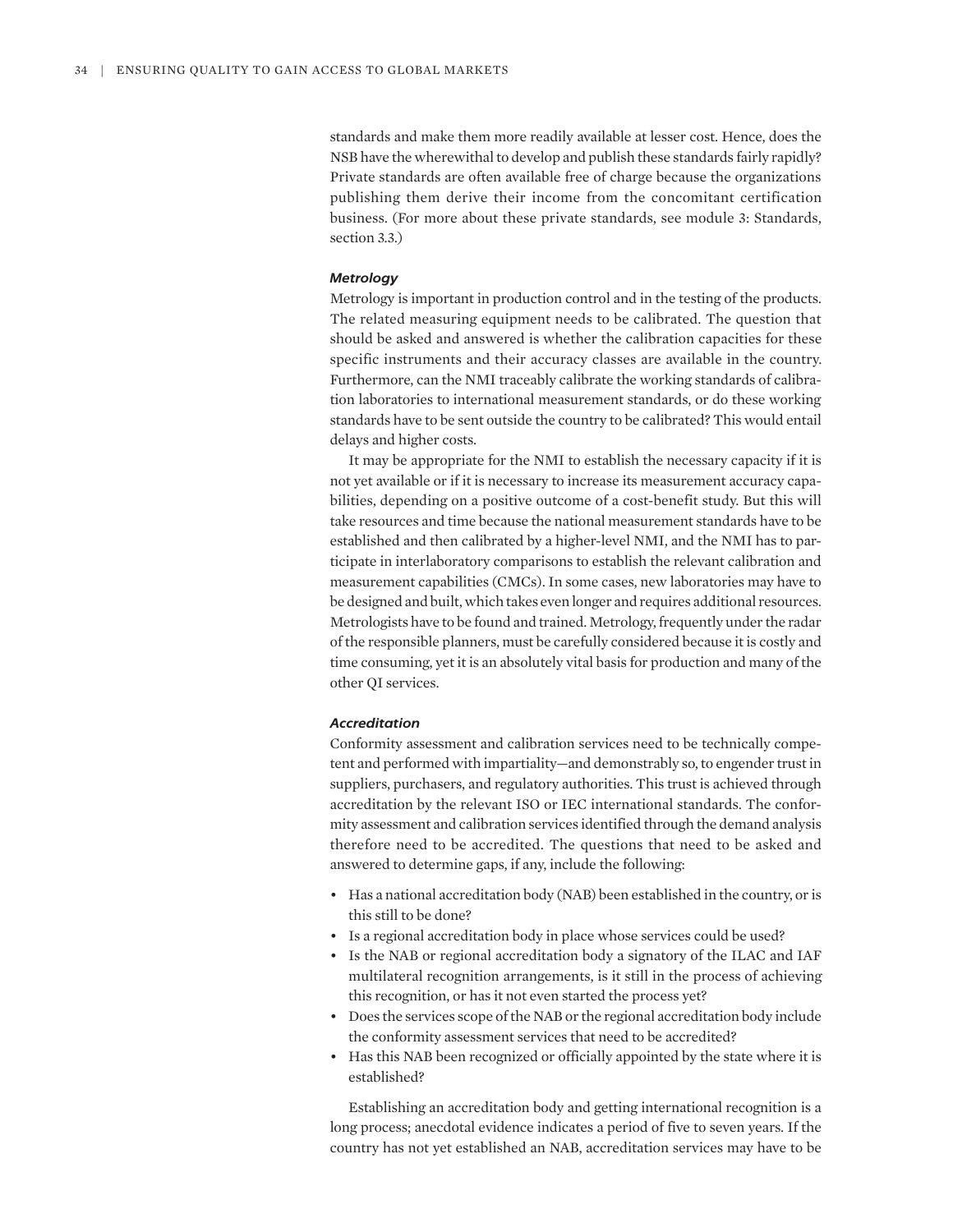obtained from an NAB of another country or from a regional accreditation body if one is available. If the NAB is in the process of obtaining international recognition, does it have a "twinning agreement" with an NAB that is recognized? In that case, accreditation certificates may be issued jointly. Extending the scope of accreditation services of the NAB could also take some time, as assessors have to be trained, documentation has to be developed, and the approval of ILAC or the IAF needs to be sought.

## *Conformity assessment services*

Conformity assessment services could entail a mix of inspection, testing, and certification, depending on the product or service requirements. Whereas the NSB, NMI, and NAB often have monopolies in the country for their core service delivery, conformity assessment services could be provided by any number of public or private sector operators. The challenge for most countries is that the extent of the conformity assessment services available, especially testing services, is unknown.

Before contemplating dealing with any perceived gaps, it is important to obtain quantitative information on the totality of laboratory services in the country—the capabilities, capacities, and technical competencies. A review to determine the overall picture would be indicated, and this should not take too long in a low- to middle-income country. Then meaningful decisions can be made as to the gaps and how they could be closed.

The spectrum of certification bodies (product as well as system) is much smaller and usually fairly well known. But the scope of services of the certification bodies and their technical competencies may need to be more closely looked at. It is the accreditation of local offices of multinational certification bodies that is frequently lacking, as these offices "ride" on the accreditation of their head office.

A major decision regarding the development of new capacity is whether the conformity assessment body should be a public or private sector body. This will depend as much on country customs and practices as on the advantages and disadvantages of public versus private sector business practices and funding sustainability. To gain accreditation for a newly established conformity assessment service provider also takes time; to do it in less than nine months is challenging.

## **2.2.5 Comprehensive demand assessment**

There are many techniques to determine the QI demands of a country. Whereas market surveys are useful, they frequently result in a massive list of QI services that need to be established, which technical support programs just cannot support. Therefore, once the demand for generic QI services has been identified and the NSB, NMI, and NAB have been established and are operating in the basic QI mode (see section 2.2.2), it makes sense to look at QI services in a more detailed manner to move the QI services from the basic to the advanced and ultimately to the mature level. Table 2.1 lists general attributes of the advanced and mature levels, but much more detailed information would be required to identify the relevant higher-level attributes for a specific country situation.

The identification of priority sectors and possible export possibilities (see section 2.2.1) provides the entry point for a more focused needs analysis. Value chain analysis has proved to be a useful instrument to do so. Another useful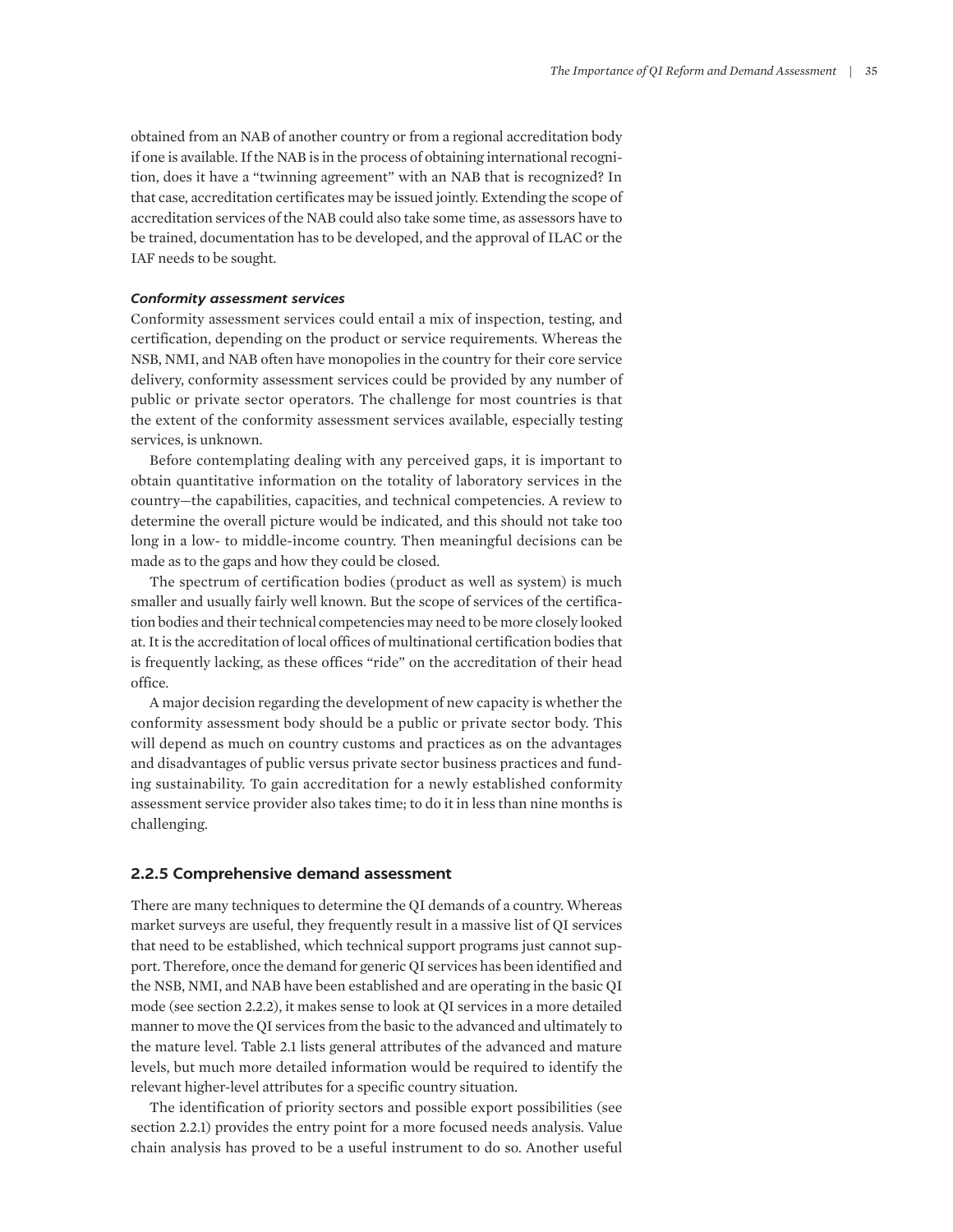approach is to look at the infrastructure clusters that a major new industry could require to be established and become operational.

## *Value chain analysis*

The range of activities that brings a product or a service from its conception to its end use in a particular industry is referred to as the value chain, a term originally coined by economist Michael Porter (Porter 1985). Value chains can be seen as mechanisms that allow producers, processors, and traders—separated by time and space—to gradually add value to products and services as they pass from one link in the chain to the next until reaching the final consumer (domestic or global).

In the globalized market, it is rather unusual for a single company to perform all the activities—from product design and production of components to final assembly and delivery to the ultimate user. Original equipment manufacturers source components from myriad subsuppliers, frequently across many countries. Agents handle the marketing and sales, and specialized freight haulers ensure the product is moved from the factory to the consumer. The manufacturers and suppliers draw from a range of technical, business, and financial service providers as well as public sector services. They depend on the national and global legislative context and sociopolitical environment. In a value chain, the various business activities in the different segments become connected and to some degree coordinated. The value chain analysis covers the whole system in which the organization operates (figure 2.7).

In each of the stages of the value chain, the required QI services can be mapped, and technical assistance can be designed to provide such services effectively and efficiently; otherwise, the suppliers of products and services will not measure up to the minimum requirements in the world markets—that is, they will remain in a suboptimal business environment. Worse, if a country's QI does not meet international requirements, its producers may be hard pressed to join international supply chains. For example, entire ranges of products such as food of animal origin cannot be exported, at least not to high-income markets.

#### **FIGURE 2.7**

#### **Generic value chain**



*Source:* Kellermann and Keller 2014. ©United Nations Industrial Development Organization (UNIDO) and the State Secretariat for Economic Affairs (SECO). Reproduced with permission; further permission required for reuse.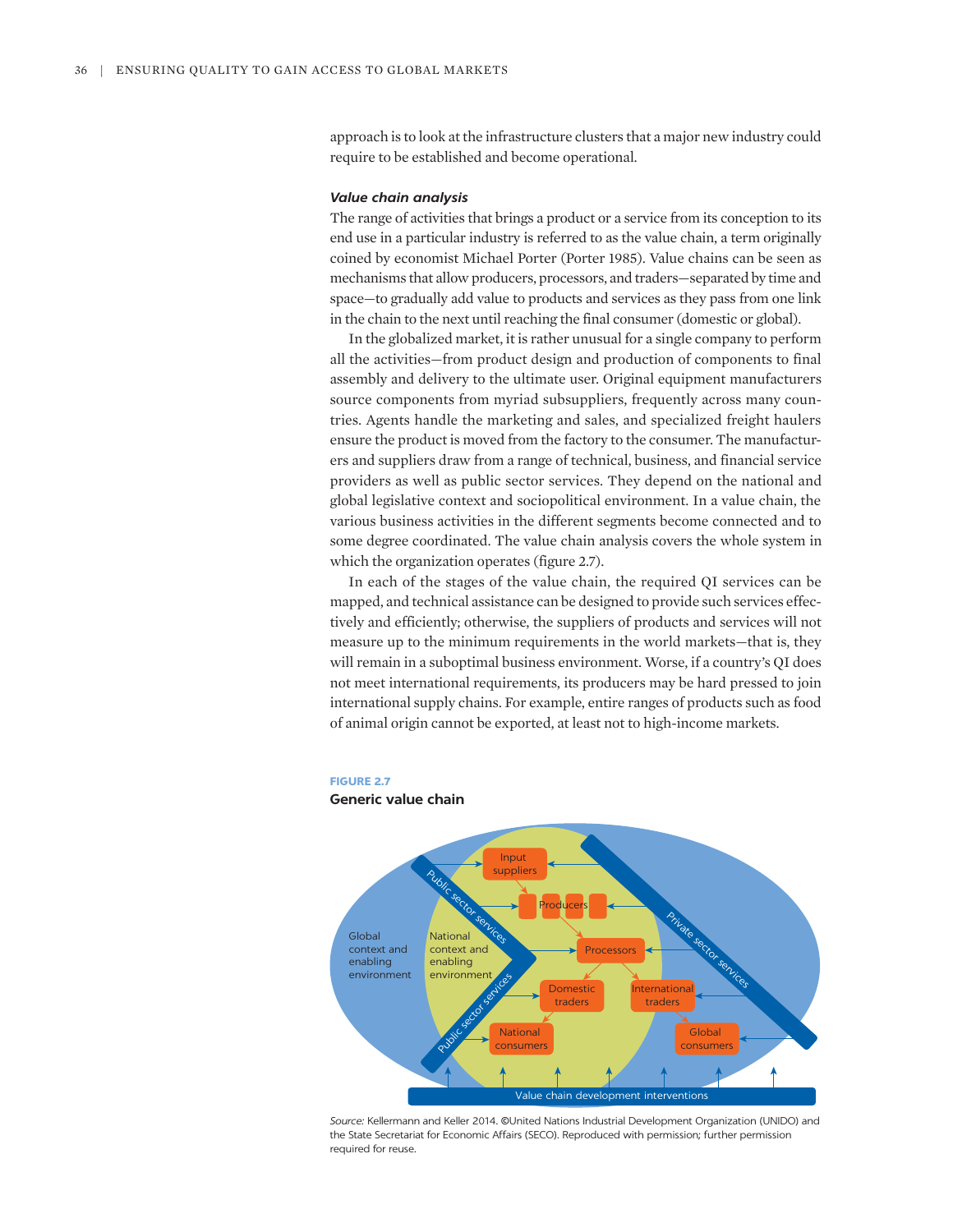By the same token, if the QI has to be reformed economywide, governments may be guided in the reform process by applying a value chain approach to competitive industries, thereby ensuring more focused action on the QI reform. A useful methodology to map the QI services required in a value chain is the CALIDENA instrument used by the National Metrology Institute of Germany (PTB, for Physikalisch-Technische Bundesanstalt) (Harmes-Liedtke and Schiel 2016).

CALIDENA is a process guided by a participatory methodology developed and implemented by the PTB since 2009. The CALIDENA objectives are twofold: (a) to help identify the quality gap in a value chain as well as to develop an action plan to close the gap, and (b) to help the QI to understand better the needs of value chains and to develop and improve the provision of QI services. CALIDENA can be used for the demand assessment for the preparation of a project or as an integral part of a project.

The CALIDENA process is organized in three phases (Harmes-Liedtke and Schiel 2016):

- *Phase 1: Preparation.* The relevant value chain is selected, the expectations are clarified, and the hosts of the process are defined.
- *Phase 2: Kick-off workshop.* At the main CALIDENA 2.5-day workshop, the relevant actors of the value chain and the QI institutions jointly analyze the quality gaps and challenges of the value chain and develop the action plan.
- *Phase 3: Follow-up.* A follow-up committee monitors the implementation of the action plan.

A typical example of a value chain analysis and mapping the required QI services is shown in figure 2.8 for mango farming, illustrating an analysis of how producers and marketers in a low- to middle-income country gain access to the EU market. The result of the value chain mapping indicates all the relevant standards and technical regulations as well as the inspection, testing, and certification requirements that have to be in place before mangoes can be exported to the more lucrative markets of the EU in this case. These have to be supported by appropriate metrology and accreditation services.

The example shows that the technical assistance program to establish the QI services for a simple product like mangoes is complex and will take time but will support the industry and the country in no small measure. This is a much better approach than a more general one that establishes a number of laboratories and gets them accredited, but the laboratories are unrelated to the market needs of the country.

## *Clusters in support of a new industry*

When a new industry is being established, a large number of industry clusters may require capacity development to provide products and services during the construction phase and later during the operational phase of such an industry. A typical example of such an undertaking is the development of the liquified natural gas (LNG) industry in Tanzania after economically relevant gas fields were discovered off its coast. Whereas the LNG production plants would be constructed by the relevant international consortia, a vast array of products and services could be provided by local businesses and industry, provided they meet the standards and quality required by these international consortia (World Bank, EU, and DFID 2014).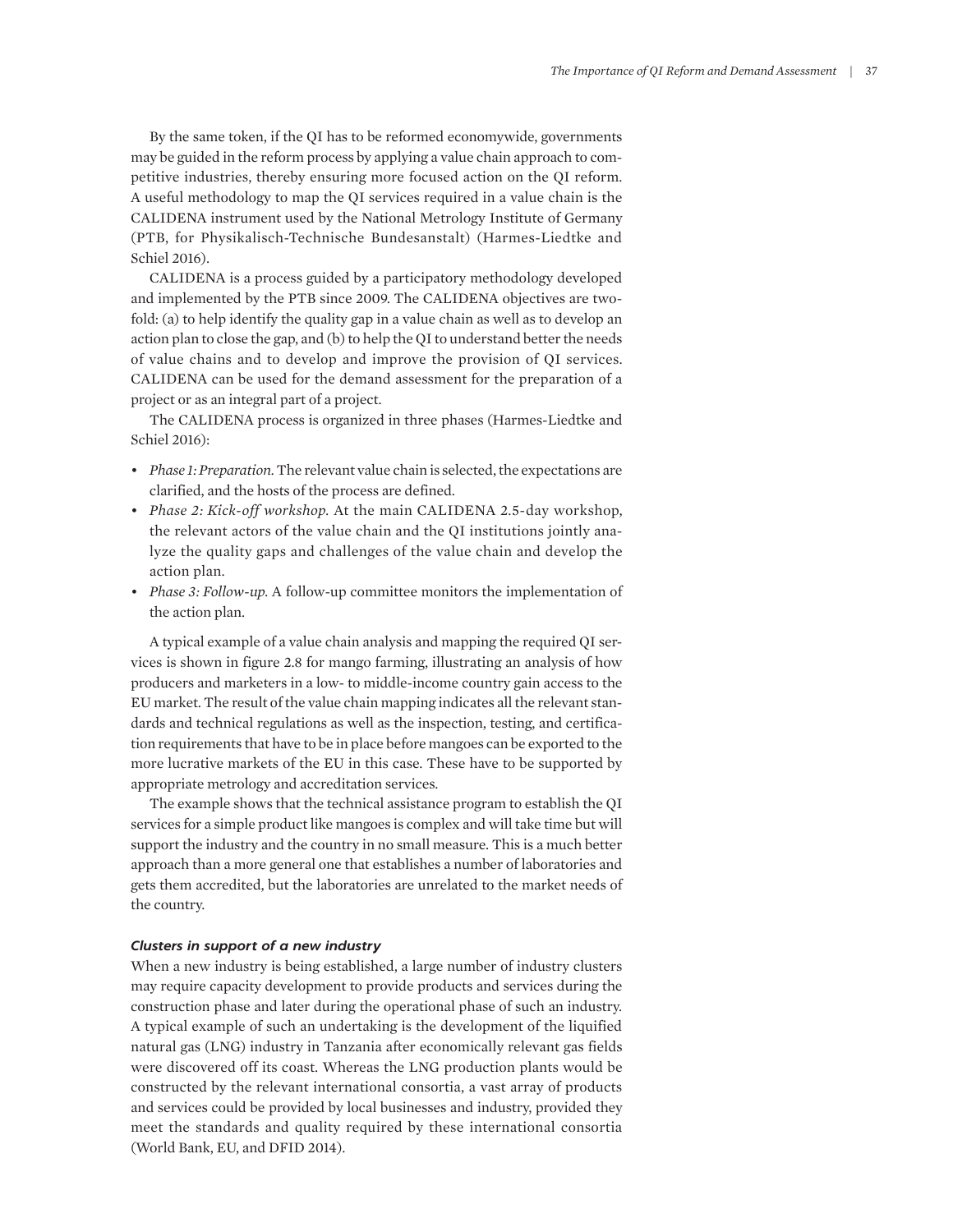

*Source:* Adapted from Kellermann and Keller 2014. ©United Nations Industrial Development Organization (UNIDO) and the State Secretariat for Economic Affairs (SECO). Reproduced with permission; further permission required for reuse. *Note:* EU = European Union; Global G.A.P. = Global [standard of] Good Agricultural Practice; GHP = good handling practices; HACCP = hazard analysis and critical control points; ISO = International Organization for Standardization; PS = product safety; SPS = sanitary and phytosanitary.

In such cases, a comprehensive analysis of industrial clusters that could potentially get involved in the construction and operation of the new industrial plant is indicated. Once all the clusters have been identified, a short list of the more promising clusters can be selected in terms of their "desirability" in similar fashion as in the CPSD (see section 2.2.1). Thereafter, a value chain analysis can be performed to determine the QI service needs of the clusters.

#### *Projection for future QI needs*

Establishing QI services and gaining international recognition is a timeconsuming endeavor in most cases. A newly established NAB will need about seven years to gain signatory status in the ILAC or IAF multilateral recognition arrangements. Establishing high-level scientific metrology services frequently requires new laboratories; metrologists have to be trained and gain experience in higher-level NMIs; and equipment has to be sourced, built, and put into operation. Thereafter, the NMI needs to participate in interlaboratory comparisons to determine the CMCs of the NMI. This may be a journey of 10 years or more. The NSB may have been established decades previously and have a working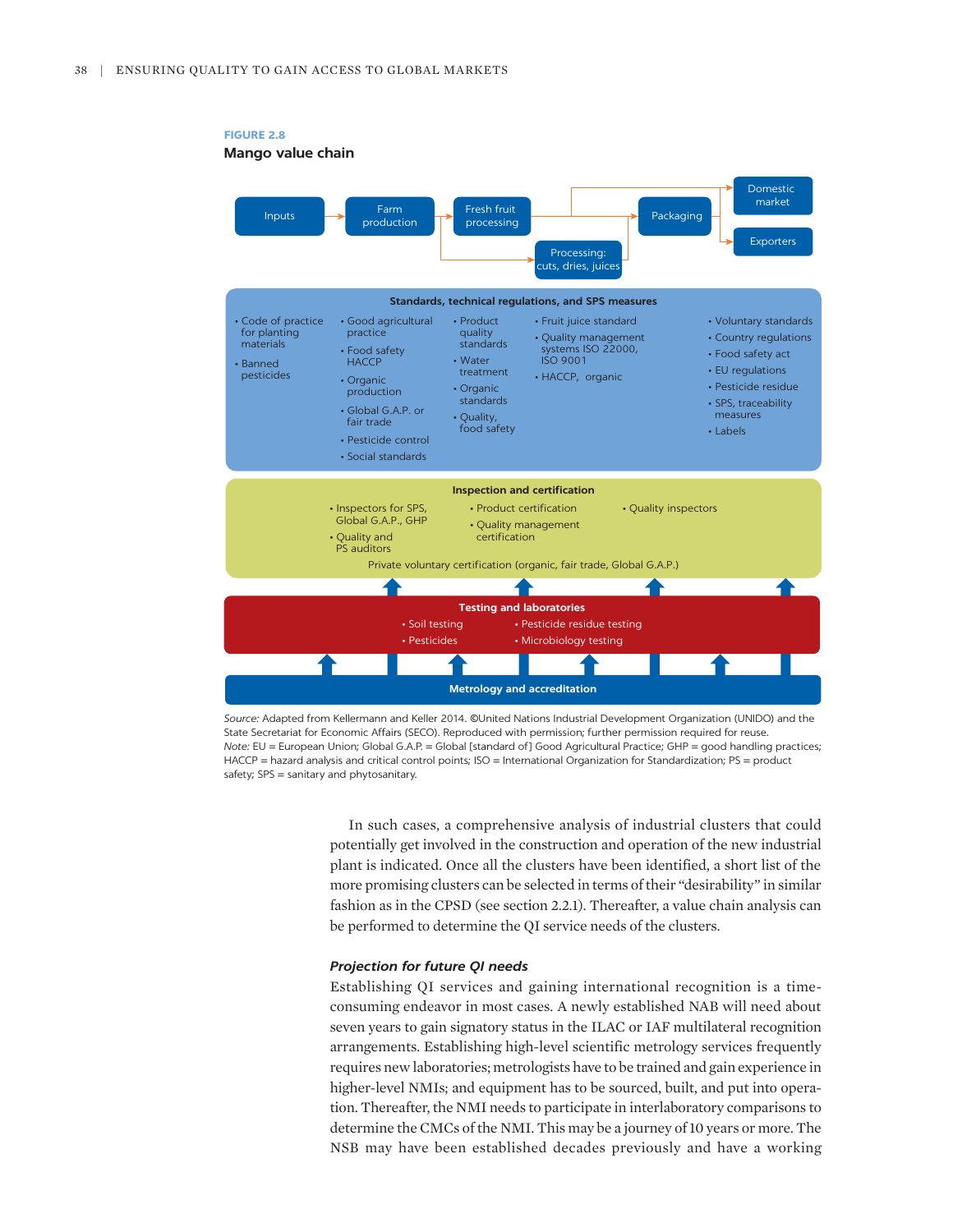standards development process, but comparing it with modern good standardization practices (GSP) may indicate some serious shortcomings. To reengineer a process that has been entrenched through custom and practice over many years is not an easy task and takes time.

It is therefore clear that establishing a modern QI system is time-intensive. This process is also indicated in part 2: The Quality Infrastructure (figure P2.1), where the interdependence of the QI services is detailed. Hence, it is extremely important that the country has a clear idea as to where it wishes to journey regarding its QI. A long-term strategy, usually laid down in the national quality policy, is important, as is the concomitant implementation plan. Without these, the country will not be able to develop an effective and efficient QI appropriate for its demands.

Countries with a weak QI face the challenge of establishing their QI and QI services from a low base. Countries in transition (for example, countries of the former Soviet Union) face a different challenge. They may have a well-established QI, but it may not comply with market-related international good practices. Hence QI development in such countries also includes the difficult journey of "unlearning" much of what the QI used to be. These could be systems that have been in place for decades—for example, all standards are mandatory, the implementation of which is supported by a large inspection force that now has to be abandoned. Over and above the massive organizational reengineering challenges, ensuring that a vacuum is not created by default in the marketplace regarding the regulatory domain needs to be considered. Otherwise, the safety and health of the population and the fauna and flora may be compromised during the reengineering process. Transitional arrangements are therefore important elements of project planning in such countries.

## **NOTES**

- <span id="page-22-0"></span>[1.](#page-0-0) [The "organizations" of the QI ecosystem provide such](#page-0-0) [things as national standards, calibra](#page-0-0)[tion, test reports, certification](#page-0-0) [reports, and accreditation certificates. The](#page-0-0) [term "QI ser](#page-0-0)[vices" is used as](#page-0-0) [a collective term](#page-0-0) [to denote these outputs of QI organizations.](#page-0-0)
- <span id="page-22-1"></span>[2.](#page-2-0) [Data](#page-2-0) [and findings from "Global](#page-2-0) [Trade: Standards Are the 'Lingua Franca' of World Trade,"](#page-2-0)  [website of the](#page-2-0) [German](#page-2-0) [Institute](#page-2-0) [for Standardization](#page-2-0) [\(DIN\),](#page-2-0) [https://www.din.de/en](https://www.din.de/en/about-standards/benefits-for-the-private-sector/global-trade) [/about-standards/benefits-for-the-private-sector/global-trade](https://www.din.de/en/about-standards/benefits-for-the-private-sector/global-trade).

## **REFERENCES**

- Decreux, Yvan, and Julia Spies. 2016. "Export Potential Assessments: A Methodology to Identify Export Opportunities for Developing Countries." Draft report, International Trade Centre (ITC), Geneva.
- Foss, Ivar. 2005. *Development of Trade in Africa: Promoting Exports through Quality and Product Safety*. Report commissioned by the Norwegian Agency for Development Cooperation (Norad) and the Swedish International Development Cooperation Agency (Sida). Stockholm: Sida.
- Harmes-Liedtke, Ulrich, and Juan José Oteiza Di Matteo. 2011. "Measurement of Quality Infrastructure." Discussion Paper 5/2011, National Metrology Institute of Germany (Physikalisch-Technische Bundesanstalt), Braunschweig, Germany.
- Harmes-Liedtke, Ulrich, and Reinhard Schiel. 2016. "Calidena Handbook 2.0." Technical guide, National Metrology Institute of Germany (Physikalisch-Technische Bundesanstalt), Braunschweig, Germany.